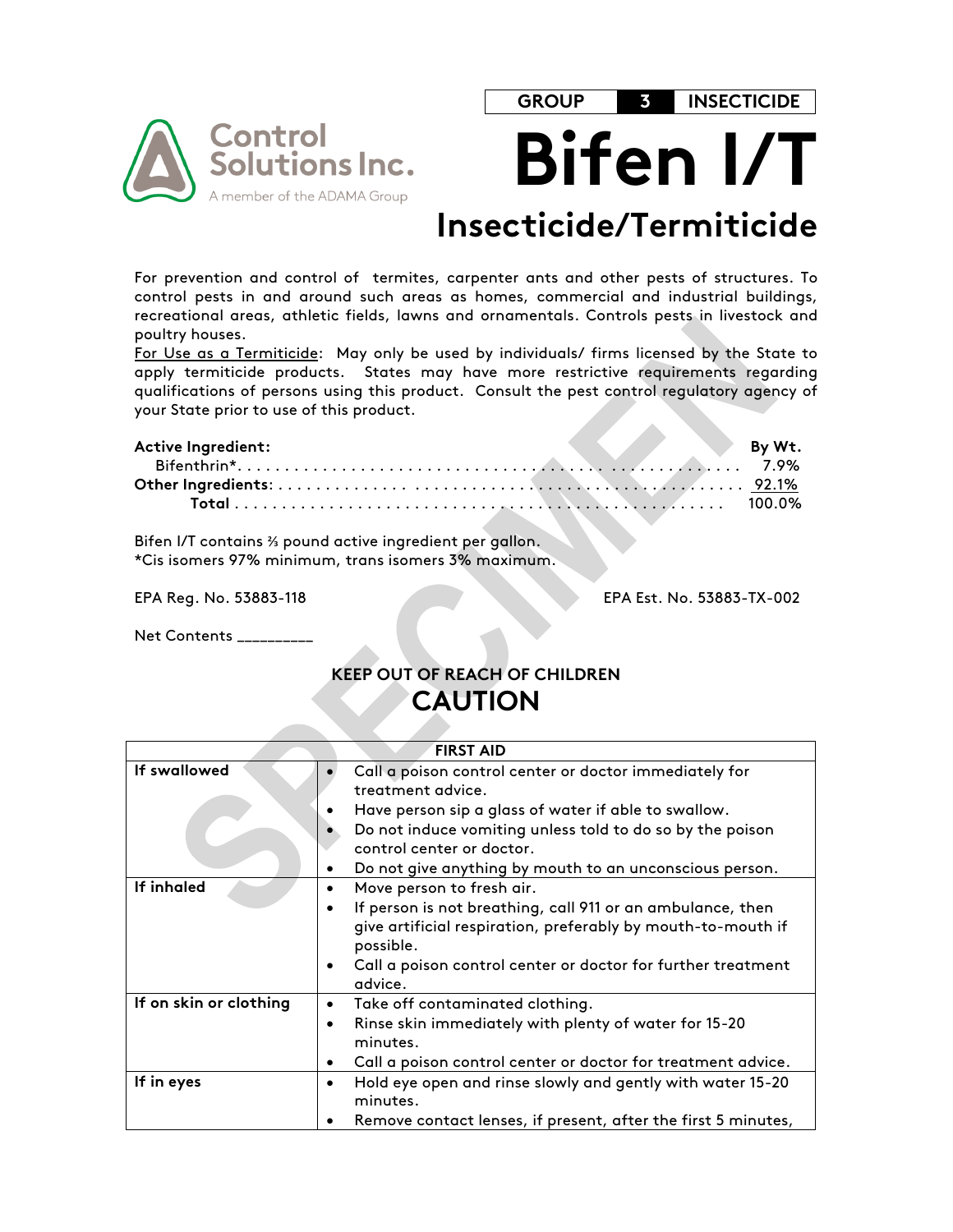|                                                                                            |                                                                                     | then continuing rinsing eye.                                 |  |  |  |
|--------------------------------------------------------------------------------------------|-------------------------------------------------------------------------------------|--------------------------------------------------------------|--|--|--|
|                                                                                            |                                                                                     | Call a poison control center or doctor for treatment advice. |  |  |  |
| Have the product container or label with you when calling a poison control center or       |                                                                                     |                                                              |  |  |  |
|                                                                                            | doctor, or going for treatment. You may also contact SafetyCall® (866) 897-8050 for |                                                              |  |  |  |
| emergency medical treatment information.                                                   |                                                                                     |                                                              |  |  |  |
| Note to Physician - This product is a pyrethroid. If large amounts have been ingested, the |                                                                                     |                                                              |  |  |  |
|                                                                                            |                                                                                     |                                                              |  |  |  |

stomach and intestine should be evacuated. Treatment is symptomatic and supportive. Digestible fats, oils, or alcohol may increase absorption and so should be avoided.

# **PRECAUTIONARY STATEMENTS**

# **Hazards to Humans and Domestic Animals**

**CAUTION:** Harmful if swallowed, inhaled, or absorbed through skin. Avoid contact with skin, eyes or clothing. Avoid breathing spray mist. Wash thoroughly with soap and water after handling and before eating, drinking, chewing gum, using tobacco or using the toilet. Remove contaminated clothing and wash before reuse.

All pesticide handlers (mixers, loaders, and applicators) must wear long-sleeved shirt and long pants, socks, shoes, and chemical-resistant gloves. After the product is diluted in accordance with label directions for use, and/or when mixing and loading using a closed spray tank transfer system, or an in-line injector system, shirt, pants, socks, shoes, and waterproof gloves are sufficient. In addition, all pesticide handlers must wear a respiratory protection device' when working in a non-ventilated space. All pesticide handlers must wear protective eyewear when working in non-ventilated space or when applying termiticide by rodding or sub-slab injection.

'Use one of the following: NIOSH approved respirator with any R, P or HE filter or a NIOSH approved respirator with an organic vapor (OV) cartridge or canister with any R, P, or HE pre-filter.

Follow manufacturer's instructions for cleaning/maintaining PPE. If no such instructions for washables exist, use detergent and hot water. Keep and wash PPE separately from other laundry.

# **Environmental Hazards**

This pesticide is extremely toxic to fish and aquatic invertebrates. To protect the environment, do not allow pesticide to enter or run off into storm drains, drainage ditches, gutters or surface waters. Applying this product in calm weather when rain is not predicted for the next 24 hours will help to ensure that wind or rain does not blow or wash pesticide off the treatment area. Rinsing application equipment over the treated area will help avoid run off to water bodies or drainage systems. Care should be used when spraying to avoid fish and reptile pets in/around ornamental ponds. This product is highly toxic to bees exposed to direct treatment or residues on blooming crops or weeds. Do not apply this product or allow to drift to blooming crops if bees are foraging the treatment area. Do not discharge effluent containing this product into lakes, streams, ponds, estuaries, oceans, or other public waters unless in accordance with the requirements of a National Pollutant Discharge Elimination System (NPDES) permit and the permitting authority has been notified in writing prior to discharge. Do not discharge effluent containing this product to sewer systems without previously notifying the local sewage plant authority. For guidance contact your State Water Board or Regional Office of the EPA.

# **Physical and Chemical Hazards**

Do not apply water-based dilutions of Bifen I/T to electrical conduits, motor housings, junction boxes, switch boxes or other electrical equipment because of possible shock hazard.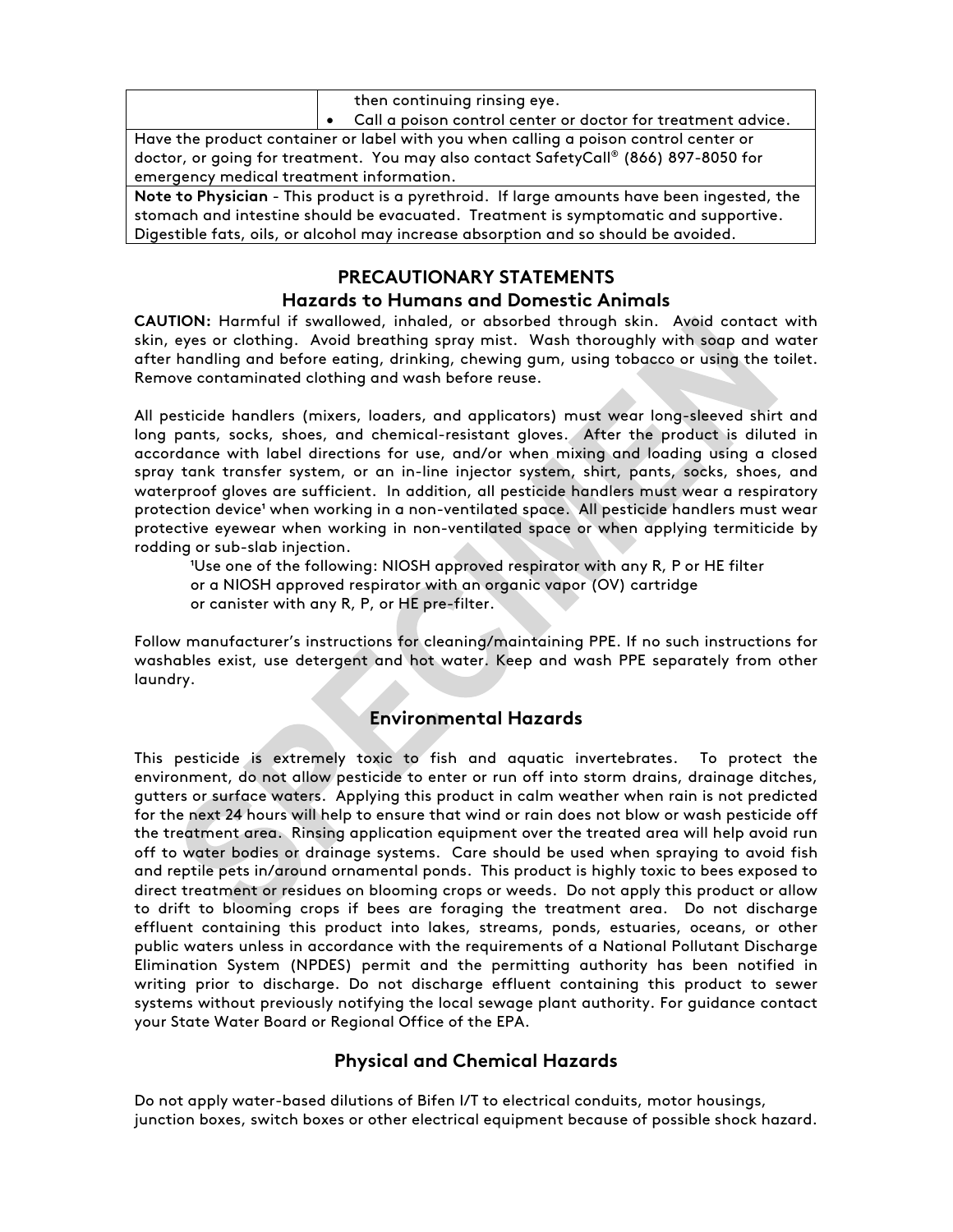# **DIRECTIONS FOR USE**

It is a violation of Federal Law to use this product in a manner inconsistent with its labeling.

- Do not apply a broadcast application to interior surfaces of homes.
- Do not apply by air.
- Do not apply in greenhouses, nurseries.
- Do not apply this product through any kind of irrigation system.
- Not for use on sod farm turf, golf course turf, or grass grown for seed.
- Do not apply to pets, crops, or sources of electricity.
- Firewood is not to be treated.
- Use only in well-ventilated areas.
- During any application to overhead areas of structure, cover surface below with plastic sheeting or similar material except for soil surfaces in crawlspaces.
- Do not allow spray to contact food, foodstuffs, food-contacting surfaces or food utensils or water supplies.
- Thoroughly wash dishes and food handling utensils with soap and water if they become contaminated by application of this product.
- Do not treat areas where food is exposed.
- During indoor surface applications do not allow dripping or runoff to occur.
- Do not allow contact with treated surfaces by people or pets before spray has dried.
- Bifen I/T will not discolor or otherwise harm surfaces that water alone will not discolor or otherwise harm.
- Do not apply this product in patient rooms or in any rooms while occupied by the elderly or infirm.
- Do not apply Bifen I/T in classrooms, libraries, sports venues, or other institutional facilities when they are occupied.
- Bifen I/T may be applied with low-volume application equipment, including Actisol® and Micro-Injector®, for general surface, spot, crack and crevice, and deep harborage treatments.
- Not for use on plants being grown for sale or other commercial use, or for commercial seed production, or for research purposes. For use on plants intended only for aesthetic purposes or climactic modifications and being grown in interior plantscapes, ornamental gardens or parks, or lawns and grounds.

Application is prohibited directly into sewers or drains, or to any area like a gutter where drainage to sewers, storm drains, water bodies, or aquatic habitat can occur. Do not allow the product to enter any drain during or after application.

#### **Additional Application Restrictions for Residential Outdoor Surface and Space Sprays:**

All outdoor applications must be limited to spot or crack-and-crevice treatments only, except for the following permitted uses:

- 1. Applications to soil or vegetation aroundstructure;
- 2. Applications to lawns, turf, and other vegetation;
- 3. Applications to building foundations, up to a maximum height of 3 feet above grade;
- 4. Applications to underside of eaves, soffits, doors, or windows permanently protected from rainfall by a covering, overhang, awning or other structure;
- 5. Applications around potential pest entry points into buildings, when limited to a surface band not to exceed one inch in width;
- 6. Applications made through the use of a coarse, low pressure spray to only those portions of surfaces that are directly above bare soil, lawn, turf, mulch or other vegetation, as listed on this label, and not over an impervious surface, drainage or other condition that could result in runoff into storm drains, drainage ditches, gutters, or surface waters, in order to control occasional invaders or aggregating pests.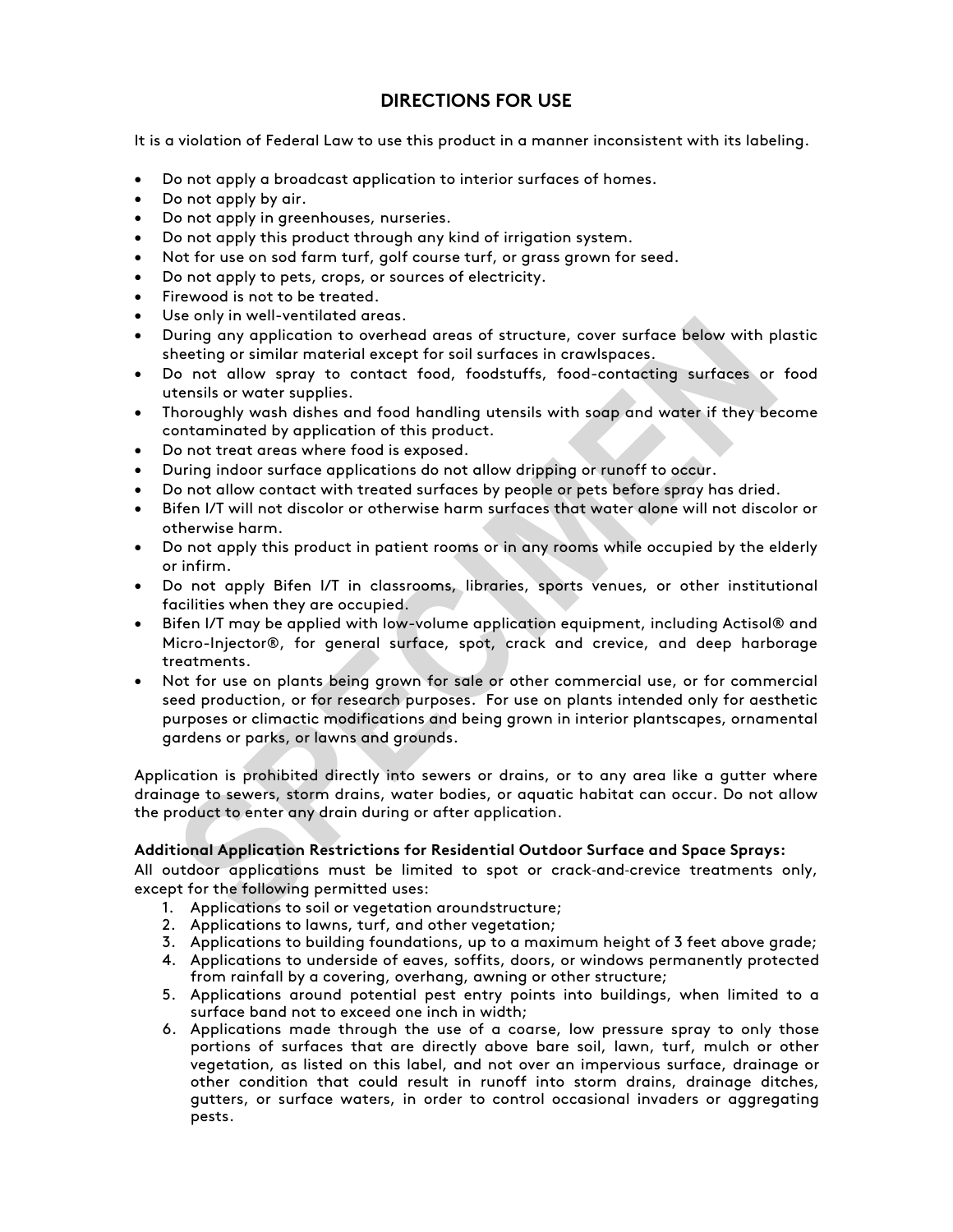Other than applications to building foundations, all outdoor applications to impervious surfaces such as sidewalks, driveways, patios, porches and structural surfaces (such as windows, doors, and eaves) are limited to spot and crack-and-crevice applications, only.

When treating adjacent to an existing structure, the applicator must check the area to be treated, and immediately adjacent areas of the structure, for visible and accessible cracks and holes to prevent any leaks or significant exposures to persons occupying the structure. People present or residing in the structure during application must be advised to remove their pets and themselves from the structure if they see any signs of leakage. After application, the applicator is required to check for leaks. All leaks resulting in the deposition of termiticide in locations other than those prescribed on this label must be cleaned up prior to leaving the applications site. Do not allow people or pets to contact contaminated areas or to reoccupy contaminated areas of the structure until the clean-up is completed.

#### **RESISTANCE MANAGEMENT**

Some insects are known to develop resistance to products used repeatedly for control. Because the development of resistance cannot be predicted, the use of this product should conform to resistance management strategies established for the use area. Consult your local or state pest management authorities for details.

If resistance to this product develops in your area, this product, or other products with a similar mode of action, may not provide adequate control. If poor performance cannot be attributed to improper application or extreme weather conditions, a resistant strain of insect may be present. If you experience difficulty with control and suspect that resistance is a reasonable cause, immediately consult your local company representative or pest management advisor for the best alternative method of control for your area.

# **APPLICATION DIRECTIONS**

Not for use on plants being grown for sale or other commercial use, or for commercial seed production, or for research purposes. For use on plants intended only for aesthetic purposes or climatic modifications and being grown in interior plantscapes, ornamental gardens or parks, or lawn and grounds. Only use this product on plants being grown for aesthetic or climatic purposes and in interior and exterior sites, such as, gardens, parks, lawns, and grounds, and other ornamental sites. Do not use on vegetation intended for sale or other commercial uses. Do not use on plants grown for seed production or research purposes.

Using this product in and around structures and building construction will prevent and control termite infestations.

To institute a barrier between the wood and the termites in the soil, the chemical emulsion must be effectively dispersed in the soil. It is important to remove unnecessary materials that contain cellulose and wood from around foundation walls, crawl spaces (inside of structure), and porches, and fix damaged plumbing and construction grade in order to deny termite access to moisture.

To use this product effectively, it is important that the service technician be familiar with current control practices including trenching, rodding, subslab injection, low-pressure spray applications, coarse fan spraying of soil surfaces, crack and crevice (void) injection, excavated soil treatment and brush and spray applications to infested or susceptible wood. Using these techniques correctly is essential to prevent or control infestations by subterranean termite species of genera Reticulitermes, Zootermopsis, Coptotermes and Heterotermes. When determining what procedures to follow, the service technician should consider certain variables. Some of the variables to consider are species biology and behavior, structure design, heating, ventilation, and air conditioning (HVAC) systems, water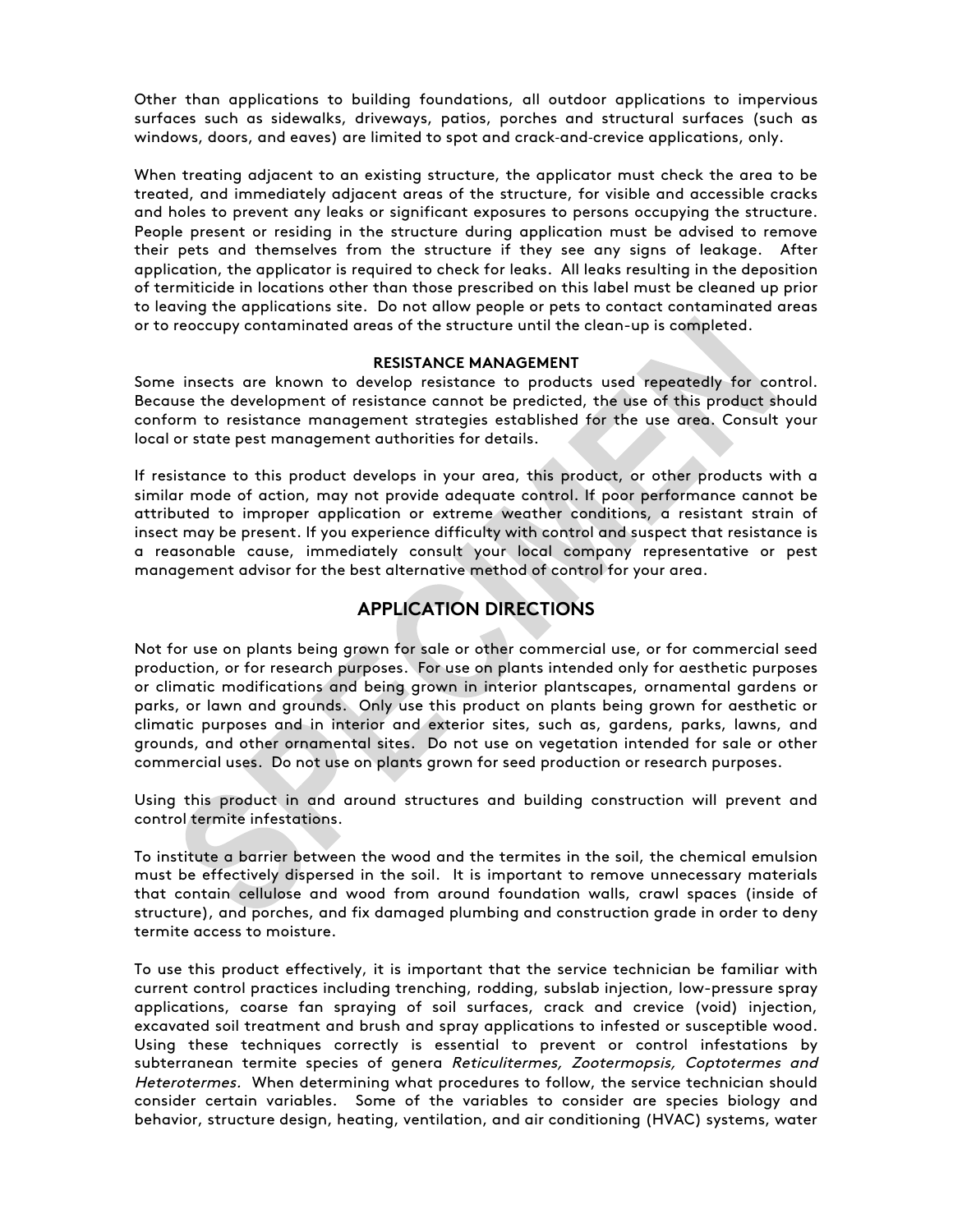table, soil type and compaction, grade conditions, and the location and type of domestic water supplies and utilities.

For information concerning the most up to date control practices in a given region or locale, consult the local resources for structural pest control, state cooperative extensions or regulatory agencies.

# **Applications Instructions**

Bifen I/T controls a wide range of listed pests on flowers, foliage plants, non-bearing fruit and nut trees, shrubs, and ornamental trees, in interior and exterior plantscapes, such as those in hotels, office buildings, shopping malls, etc., and around athletic fields, homes, institutional buildings, parks, and recreational areas. Non-bearing fruit and nut trees are those that will not produce a harvestable crop during the season of application.

Bifen I/T can be tank-mixed with insect growth regulators and other pesticides. Observe all precautions and Directions for Use for each product. Physical compatibility may vary with different combinations of products, so prepare a small scale (pint or quart jar) test sample for any combination not tested previously. Use proper proportions in the small scale test to achieve the correct result.

Unless otherwise noted in the label instructions, use the procedure below for preparation of a new tank mix:

- 1. Add wettable powders to tank water.
- 2. Mix well
- 3. Add liquids and flowables
- 4. Mix well
- 5. Add emulsifiable concentrates
- 6. Mix well

Try reversing the order of addition or increasing the amount of water if the combination is not compatible using the above order. **NOTE:** After increasing the amount of water, if the mixture is found to be compatible, it is necessary to recalibrate the sprayer for a higher volume application. Do not allow mixture to stand overnight.

#### **Formula for Determining the Active Ingredient Content of the Finished Emulsion**

(7.9)(Fl. Oz. of Bifen I/T added to tank) = % Active Ingredient in emulsion (Gallons of finished spray mix)(128)

# **Subterranean Termite Control – Use Directions**

**Important:** Observe the following restrictions to avoid contamination of public and private water supplies:

- Use anti-backflow equipment and procedures to prevent insecticide from being siphoned into water supplies.
- Do not contaminate cisterns, wells, or other water tanks by treating the soil beneath these structures.
- Do not treat soil where runoff may occur.
- Do not treat soil water-saturated or frozen soil.
- Consult local and state specifications for recommended treatment practices in your area.
- If local or state specifications do not exist, consult the Federal Housing Administration (H.U.D.) guidance documents.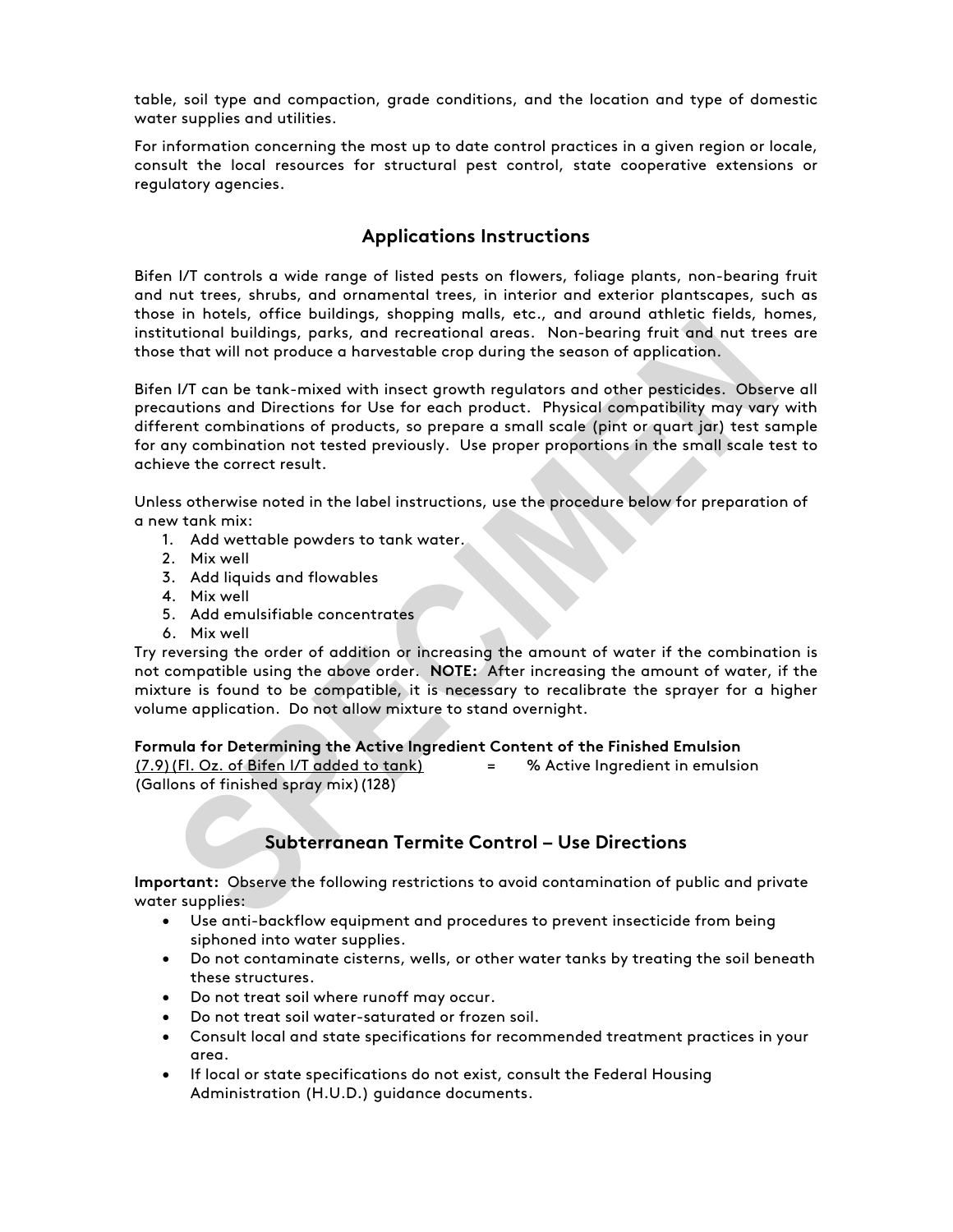**Note: For the purposes of this label, c**rawl spaces are defined as being inside of the structure.

**Critical Areas: Points at which** the foundation is penetrated or abuts another structure are Critical Areas. These include bath traps, cracks and expansion joints, utility entry points, and adjacent structures such as patios, slab additions, and stairs.

#### **Structures with Wells/ Cisterns Inside Foundations**

Structures that contain wells or cisterns within the foundation of a structure can only be treated using the following techniques:

- 1. Do not treat soil while it is beneath or within the foundation or along the exterior perimeter of a structure that contains a well or cistern. The treated backfill method must be used if soil is removed and treated outside/away from the foundation. The treated backfill technique is described as follows:
	- a) Trench and remove soil to be treated onto heavy plastic sheeting or similar material or into a wheelbarrow.
	- b) Treat the soil at the rate of 4 gallons of dilute emulsion per 10 linear feet per foot of depth of the trench, or 1 gallon per 1.0 cubic feet of soil. See "Mixing Directions" section of this label. Mix thoroughly into the soil taking care to contain the liquid and prevent runoff or spillage.
	- c) After the treated soil has absorbed the diluted emulsion, replace the soil into the trench.
- 2. Treat infested and/or damaged wood in place using an injection technique such as described in the

"Control of Wood Infesting Insects in Wood" section of this label.

#### **Structures with Adjacent Wells/ Cisterns and/or Other Water Bodies**

Applicators must inspect all structures with nearby water sources such as wells, cisterns, surface ponds, streams, and other bodies of water and evaluate, at a minimum, the treatment recommendations listed below prior to making an application.

- 1. Prior to treatment, if feasible, expose the water pipe(s) coming from the well to the structure, if the pipe(s) enter the structure within 3 feet of grade.
- 2. Prior to treatment, applicators are advised to take precautions to limit the risk of applying the termiticide into subsurface drains that could empty into any bodies of water. These precautions include evaluating whether application of the termiticide to the top of the footer may result in contamination of the subsurface drain. Factors such as depth to the drain system and soil type and degree of compaction should be taken into account in determining the depth of the treatment.
- 3. When appropriate (i.e., on the water side of the structure), the treated backfill technique (described above) can also be used to minimize off-site movement of termiticide.

Before these techniques are used close to cisterns, wells, or other bodies of water, seek advice from local, state, or federal agencies for information on treatment practices that are accepted in your area.

**Application Rate:** Use a 0.06% emulsion for subterranean termites. For other pests on the label use specific listed rates.

**Mixing Directions:** Mix the termiticide use dilution in the following manner: Fill tank ¼ to ⅓ full. Start pump to begin by-pass agitation and place end of treating tool in tank to allow circulation through hose. Add appropriate amount of Bifen I/T. Add remaining amount of water. Let pump run and allow recirculation through the hose for 2 to 3 minutes.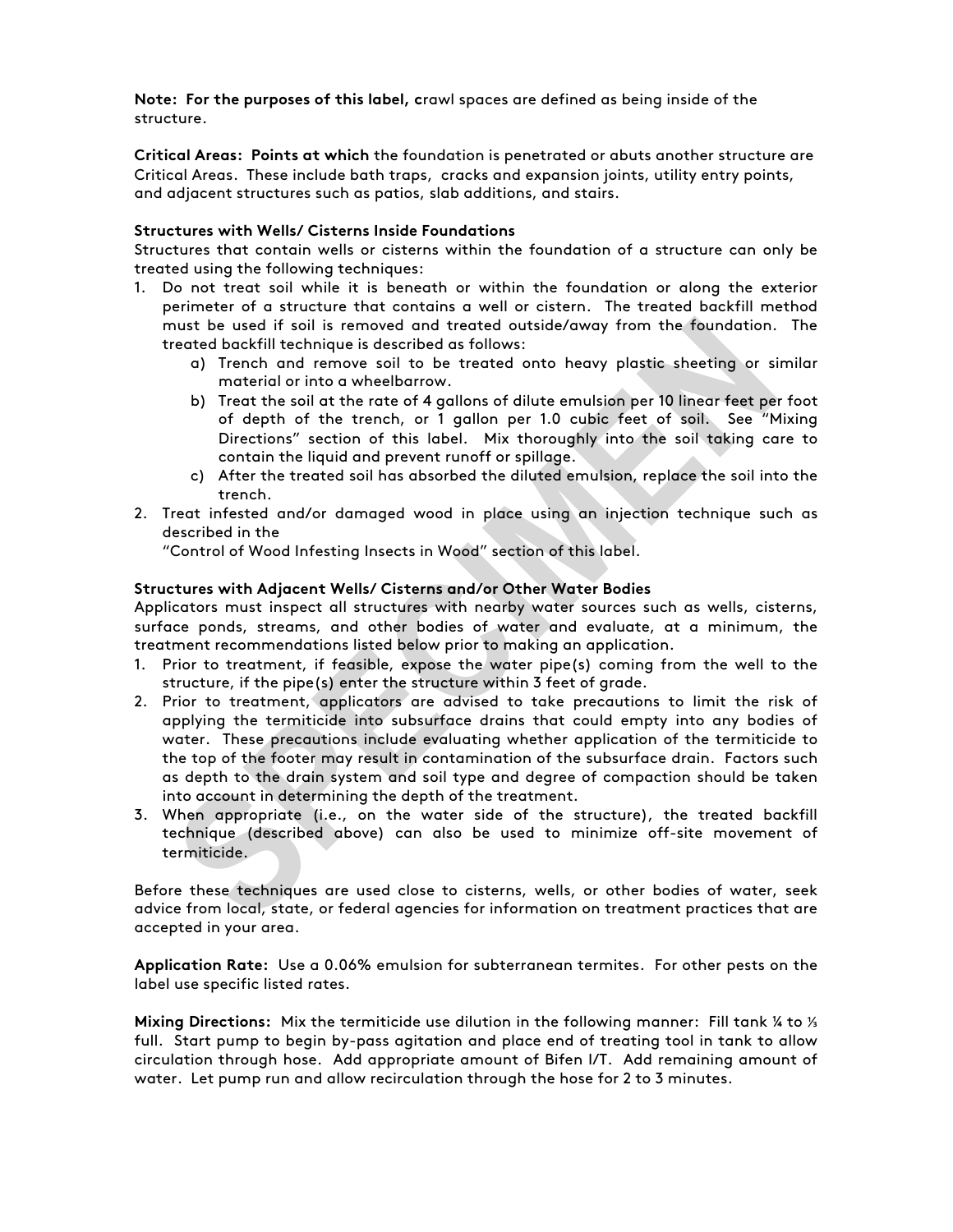Bifen I/T may also be combined into full tanks of water. If combined into full tanks of water, allow sufficient time for agitation and/or recirculation to ensure consistency of the dilution.

To prepare a 0.06% water emulsion, ready to use, dilute 3 quarts of Bifen I/T with 99.25 gallons of water.

**Mixing:** Using the chart below, determine the volume of Bifen I/T and water required to produce the desired volume of finished emulsion.

| Amount of Bifen I/T |                              |                 |                           |  |  |  |
|---------------------|------------------------------|-----------------|---------------------------|--|--|--|
|                     | (Gallons except where noted) |                 |                           |  |  |  |
| <b>Emulsion</b>     | Amount of Bifen I/T          | Amount of Water | <b>Desired Gallons of</b> |  |  |  |
| Concentrate         |                              |                 | <b>Finished Emulsion</b>  |  |  |  |
| 0.06%               | 1 oz.                        | 127 oz.         |                           |  |  |  |
|                     | 5 oz.                        | 4.9             | 5                         |  |  |  |
|                     | 10 oz.                       | 9.9             | 10                        |  |  |  |
|                     | $25$ oz.                     | 24.8            | 25                        |  |  |  |
|                     | $1.5$ qt.                    | 49.6            | 50                        |  |  |  |
|                     | 2.25 qt.                     | 74.4            | 75                        |  |  |  |
|                     | 3 qt.                        | 99.25           | 100                       |  |  |  |
|                     | 4.5 $qt.$                    | 148.8           | 150                       |  |  |  |
|                     | $6$ qt.                      | 198.5           | 200                       |  |  |  |
| $0.12\%*$           | 2 oz.                        | 126 oz.         |                           |  |  |  |
|                     | 10 oz.                       | 4.9             | 5                         |  |  |  |
|                     | 19.5 oz.                     | 9.8             | 10                        |  |  |  |
|                     | $1.5$ qt.                    | 24.6            | 25                        |  |  |  |
|                     | 3 qt.                        | 49.2            | 50                        |  |  |  |
|                     | $4.5$ qt.                    | 73.8            | 75                        |  |  |  |
|                     | 6 qt.                        | 98.5            | 100                       |  |  |  |
|                     | 9 qt.                        | 147.7           | 150                       |  |  |  |
|                     | 3 <sup>7</sup>               | 197             | 200                       |  |  |  |

Units of measure:

1 pint = 16 fluid ounces (oz.)

1 quart = 2 pints = 4 cups = 32 fluid ounces (oz.)

\* When treating for termites, use this rate only in conjunction with volume adjustments, foam applications or underground services applications.

**Application Volume:** To provide maximum control and protection against termite infestation apply the specified volume of the finished water emulsion and active ingredient as set forth in the directions for use section of this label. If soil will not accept the labeled application volume, the volume may be reduced provided there is a corresponding increase in concentration so that the amount of active ingredient applied to the soil remains the same.

**Note:** Large reductions of application volume reduce the ability to obtain a continuous barrier. Variance is allowed when volume and concentration are consistent with the label directed rates and a continuous barrier can still be achieved.

The volume of the 0.12% emulsion may be reduced by ½ the labeled volume where desirable for pre- and post-construction applications. When the volume is reduced, the hole spacing for subslab injection and soil rodding may also need to be adjusted to account for lower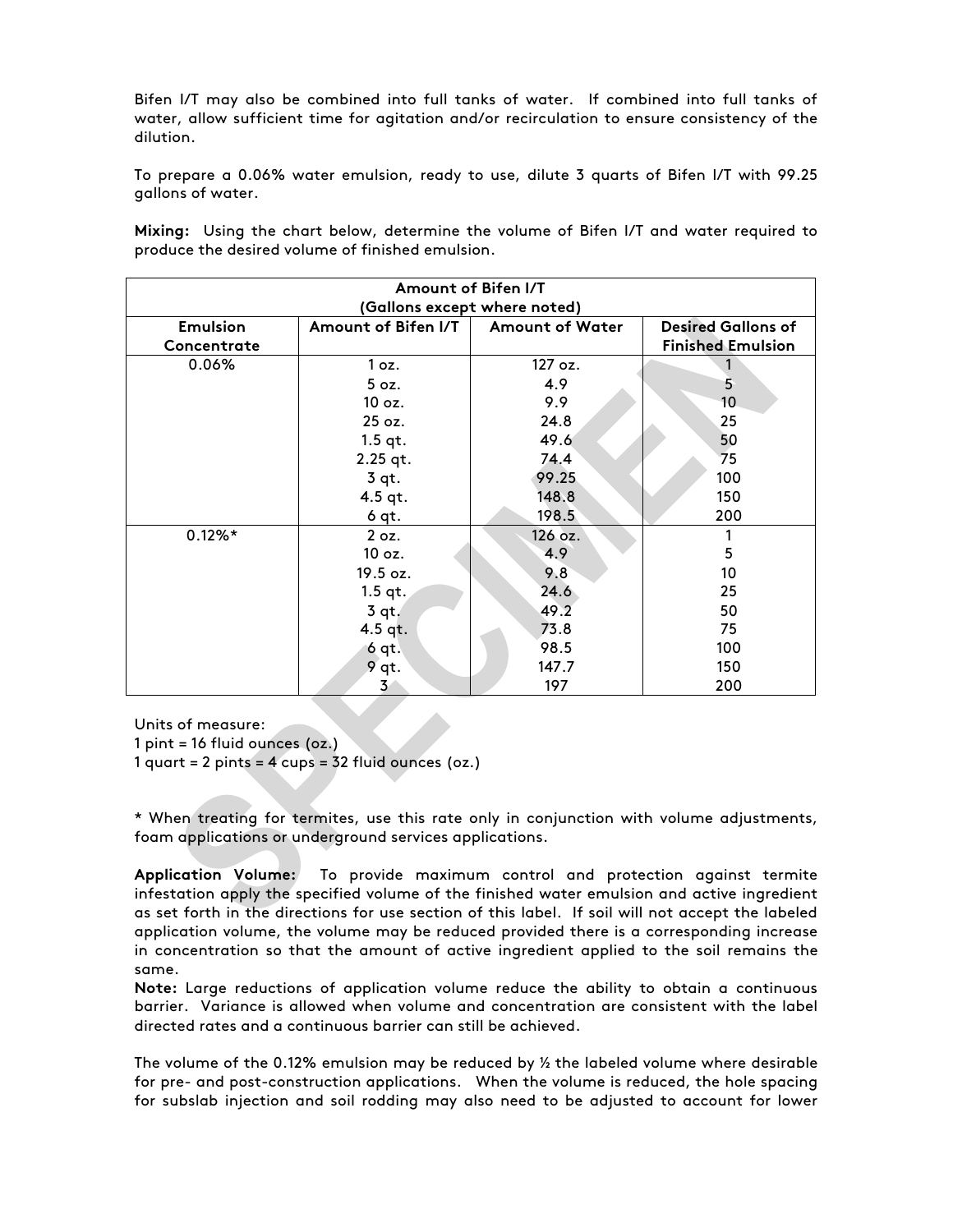volume dispersal of the termiticide in the soil. Consult the following Volume Adjustment Chart for details.

| <b>VOLUME ADJUSTMENT CHART</b>                               |             |             |  |  |  |
|--------------------------------------------------------------|-------------|-------------|--|--|--|
| Rate (% emulsion)                                            | 0.06%       | 0.12%       |  |  |  |
| Volume allowed                                               |             |             |  |  |  |
| Horizontal (gallons<br>$\bullet$<br>emulsion/10 $ft2$ )      | 1.0 Gallons | 0.5 gallons |  |  |  |
| Vertical (gallons<br>$\bullet$<br>emulsion/10 linear<br>ft.) | 4.0 gallons | 2.0 gallons |  |  |  |

**After treatment:** All holes in commonly occupied areas into which material has been applied must be plugged. Plugs must be of a non-cellulose material or covered by an impervious, non-cellulose material.

#### **Foam Applications**

Bifen I/T dilution, from 0.06 to 0.12% may be converted to foam with 2X - 40X expansion characteristics and used to control or prevent termite infestations.

Depending on the circumstances, foam applications may be used alone or in combination with liquid emulsion applications. Applications may be made behind veneers, piers, chimney bases, into rubble foundations, into block voids or structural voids, under slabs, stoops, porches, or to the soil in crawlspaces, and other similar voids.

Foam and liquid application must be consistent with volume and active ingredient instructions in order to insure proper application has been made. The volume and amount of active ingredient are essential to an effective treatment. At least 75% of the labeled liquid emulsion volume of product must be applied, with the remaining percent delivered to appropriate areas using foam application. Refer to label and use recommendations of the foam manufacturer and the foaming equipment manufacturer.

Foam applications are generally a good supplement to liquid treatments in difficult areas, but may be used alone in difficult spots.

#### **Application Under Slabs or to Soil in Crawlspaces to Prevent or Control Termites**

When making applications, Bifen I/T foam can be used alone or in combination with liquid dilution. Whether applied as a dilution, foam, or some of both, the equivalent of at least 4 gallons of 0.06% dilution (4 ounces of Bifen I/T concentrate) per 10 linear feet must be applied for a vertical barrier, or at least 1 gallon of 0.06% dilution (1 ounce of Bifen I/T concentrate) per 10 square feet must be applied for a horizontal barrier. For a foam only application, apply Bifen I/T concentrate in sufficient concentration and volume to equal 4 ounces of concentrate per 10 linear feet or 1 ounce of concentrate per 10 square feet. For example, 2 gallons of 0.12% dilution converted to foam and used to cover 10 linear feet is the equivalent of 4 gallons of 0.06% dilution per 10 linear feet.

#### **Sand Barrier Installation and Treatment**

As long as termites have access to soil that has not been treated and can avoid soil that has been treated with Bifen I/T, they can build mud tubes over surfaces that have been treated. Cracks and spaces should be filled with play box or builder's sand and then treated in the same manner as soil. Follow the rates listed on the Bifen I/T label.

Retreatment for subterranean termites can only be performed if there is clear evidence of reinfestation or disruption of the barrier due to construction, excavation, or landscaping and/or evidence of the breakdown of the termiticide barrier in the soil. These vulnerable or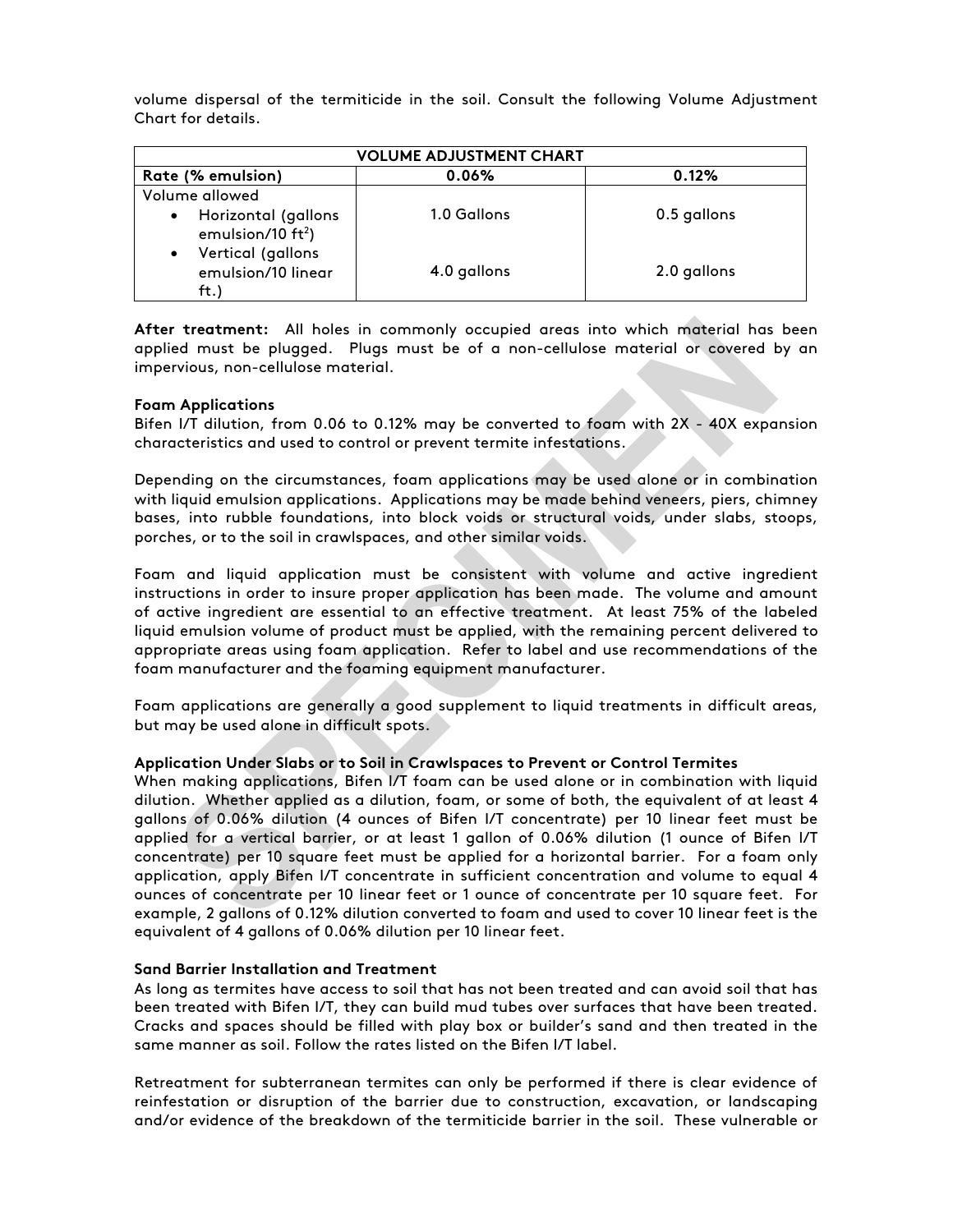reinfested areas may be retreated in accordance with application techniques described in this product's labeling. The timing and type of these retreatments will vary depending on factors such as termite pressure, soil types, soil conditions and other factors which may reduce the effectiveness of the barrier.

Annual retreatment of the structure is prohibited unless there is clear evidence that reinfestation or barrier disruption has occurred.

# **Pre-Construction Subterranean Termite Treatment**

**Do not apply at a lower dosage and/or concentration than specified on this label for applications prior to the installation of the finished grade.** When treating foundations deeper than 4 feet, apply the termiticide as the backfill is being replaced, or if the construction contractor fails to notify the applicator to permit this, treat the foundation to a minimum depth of 4 feet after the backfill has been installed. The applicator must trench and rod into the trench or trench along the foundation walls and around pillars and other foundation elements, at the rate prescribed from grade to a minimum depth of 4 feet. When the top of the footing is exposed, the applicator must treat the soil adjacent to the footing to a depth not to exceed the bottom of the footing. However, in no case should a structure be treated below the footing.

To produce effective pre-construction subterranean termite control, create vertical and/or horizontal chemically treated zones of protection using 0.06% emulsion of Bifen I/T. Follow the current edition of the Housing and Urban Development Minimum Property Standards to assure that F.H.A. termite-proofing requirements are met.

#### **Horizontal Barriers**

Establish a horizontal chemical barrier wherever treated soil will be covered by a slab, such as basement floors, carports, entrance platforms, footing trenches, and slab floors.

Apply 1 gallon of 0.06% dilution per 10 square feet, or use 1 fluid ounce of Bifen I/T per 10 square feet in sufficient water (no less than ½ gallon or more than 2 gallons) to provide a uniform treated barrier for the area being treated.

If the fill is coarse aggregate, such as washed gravel, a sufficient volume of dilution must be applied to allow it to reach the soil beneath the coarse fill.

Make applications with a low-pressure spray (less than 50 p.s.i.), using a coarse spray nozzle. If foundation walls have not been installed around the treated soil and the slab will not be poured the same day as treatment, the treated soil must be covered with a waterproof barrier. Polyethylene sheeting may be used for this purpose.

#### **Vertical Barriers**

Establish vertical barriers in Critical Areas, such as along the inside of foundation walls, plumbing, bath traps, utility services and other features that will penetrate the slab.

Using a 0.06% dilution, apply 4 gallons of dilution per 10 linear feet per foot of depth or 4 fluid ounces of Bifen I/T per 10 linear feet per foot of depth from grade level to the top of the footing in sufficient water to provide a uniform treated barrier. Use not less than 2 gallons to not more than 8 gallons of water per 10 linear feet.

When trenching and rodding into the trench, or trenching, take care to ensure that the dilution reaches the top of the footing. Space the rod holes so that a continuous treated barrier is created, but not exceeding 12 inches apart. Avoid washing-out the soil around the footing. Trenches should be about 6 inches wide and 6 inches deep. Mix the chemical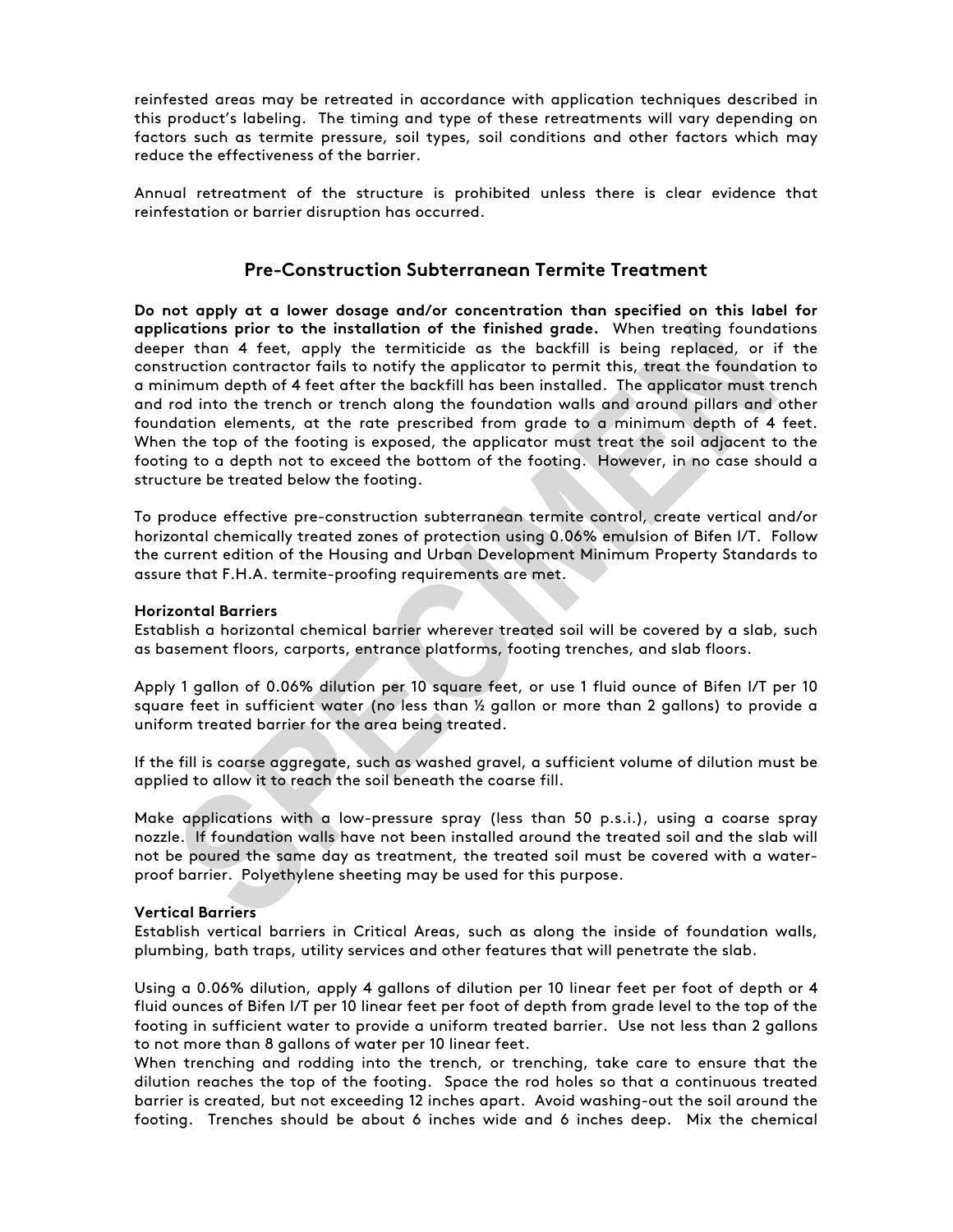dilution with the soil as it is being replaced in the trench. Inside vertical barriers may not be required for monolithic slabs.

When treating hollow block voids, use 2 gallons of dilution per 10 linear feet to assure that the dilution reaches the top of the footing.

Prior to each application, applicators must notify the general contractor, construction superintendent, or similar responsible party, of the intended termiticide application and intended sites of application and instruct the responsible person to notify construction workers and other individuals to leave the area to be treated during application and until the termiticide is absorbed into the soil.

# **Post-Construction Subterranean Termite Treatment**

For post-construction treatment, use a 0.06% dilution. Post-construction treatments shall be made by subslab injection, trenching and rodding into the trench or trenching using lowpressure spray not exceeding 25 p.s.i. at the nozzle. Proper precautions should be taken to avoid soil wash-out around the footing.

Locate, identify, and mark wells, electrical conduits, water and sewer lines, and radiant heat pipes prior to application of Bifen I/T. Do not puncture or inject Bifen I/T into such structures.

#### **Basements**

Treatment must be made by trenching and rodding into the trench, or trenching at the rate of 4 gallons of dilution per 10 linear feet per foot of depth wherever the footing, from grade to the bottom of the foundation, is greater than 1 foot of depth. When the footer is greater than four feet below grade, the applicator may trench and rod into the trench, or trench beside foundation walls at the rate designated for four feet of depth. Space rod holes to create a continuous insecticidal barrier, but in no case more than 12 inches apart. Depending on the type of soil, degree of compaction, and location of termite activity, the actual depth of treatment will differ. However, a structure should never be treated below the footer. Sub-slab injection may be needed beside the inside of foundation walls, around conduits, piers, and pipes, beside both sides of interior footing-supported walls, and beside cracks and partition walls.

#### **Crawl Spaces - Accessible**

For crawl spaces, apply vertical termiticide barriers at the rate of 4 gallons of emulsion per 10 linear feet per foot of depth from grade to the top of the footing, or if the footing is more than 4 feet below grade, to a minimum depth of 4 feet. Apply by trenching and rodding into the trench, or trenching. Treat both sides of foundation and around all piers and pipes. Where physical obstructions such as concrete walkways adjacent to foundation elements prevent trenching, treatment may be made by rodding alone. When soil type and/or conditions make trenching prohibitive, rodding may be used. When the top of the footing is exposed, the applicator must treat the soil adjacent to the footing to a depth not to exceed the bottom of the footing. Read and follow the mixing and use direction section of the label if situations are encountered where the soil will not accept the full application volume.

- 1. Rod holes and trenches must not extend below the bottom of the footing.
- 2. Rod holes must be spaced so as to achieve a continuous termiticide barrier but in no case more than 12 inches apart.
- 3. Trenches must be a minimum of 6 inches deep or to the bottom of the footing, whichever is less, and need not to be wider than 6 inches. When trenching in sloping (tiered) soil, the trench must be stepped to ensure adequate distribution and prevent termiticide from running off. The emulsion must be mixed with the soil as it is replaced in the trench.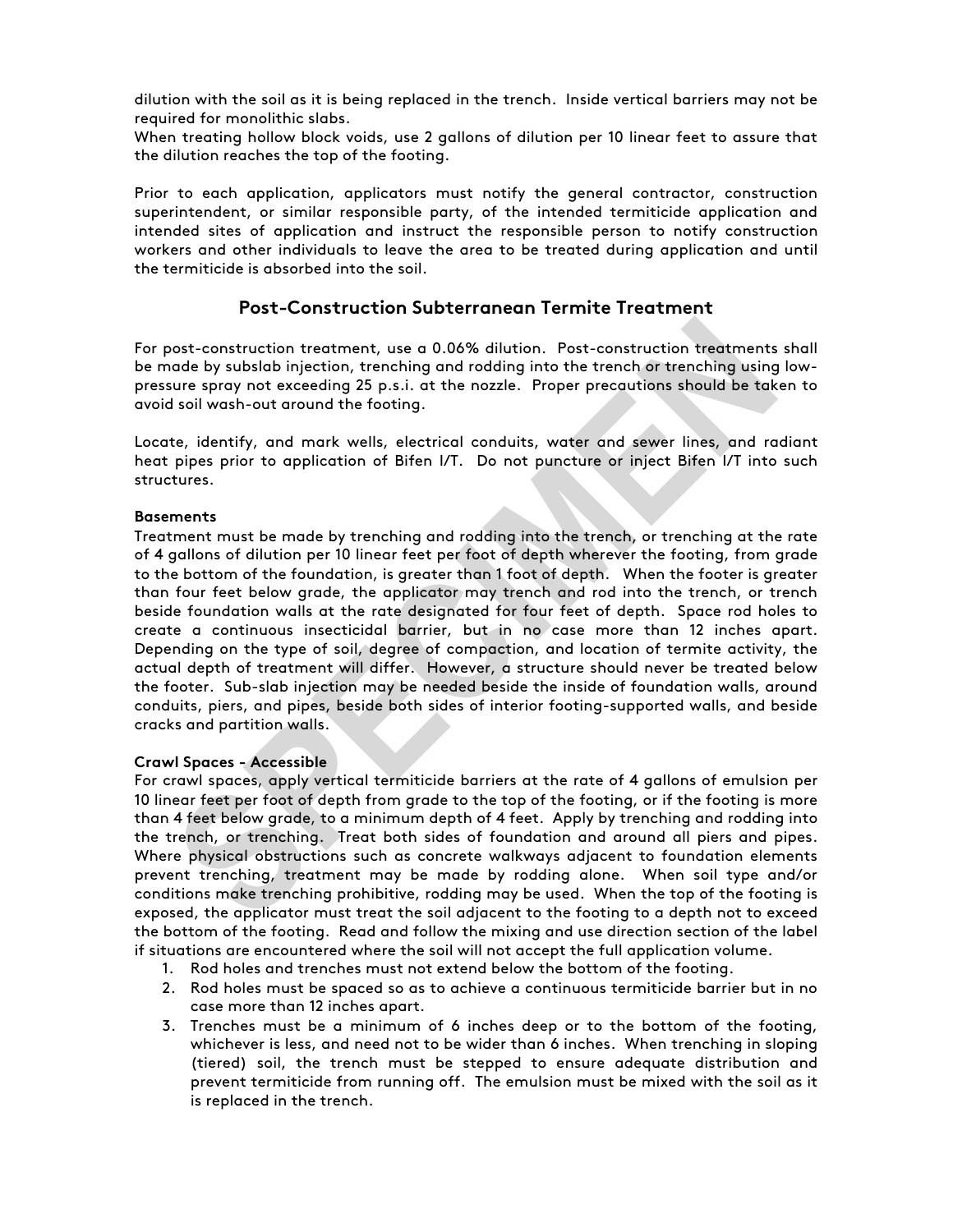4. When treating plenums or crawl spaces, turn off the air circulation system of the structure until application has been completed and all termiticide has been absorbed by the soil.

#### **Crawl Spaces - Inaccessible**

For inaccessible interior areas, such as areas where there is insufficient clearance between floor joists and ground surfaces to allow operator access, excavate if possible, and treat according to the instruction for accessible crawl spaces. Otherwise, apply one or a combination of the following two methods.

- 1. To establish a horizontal barrier, apply to the soil surface, 1 gallon of emulsion per 10 square feet overall using a nozzle pressure of less than 25 p.s.i. and a coarse application nozzle (e.g., Delavan Type RD Raindrop, RD-7 or larger, or Spraying Systems Co. 8010LP TeeJet® or comparable nozzle). For an area that cannot be reached with the application wand, use one or more extension rods to make the application to the soil. Do not broadcast or powerspray with higher pressures.
- 2. To establish a horizontal barrier, drill through the foundation wall or through the floor above and treat the soil perimeter at a rate of 1 gallon of emulsion per 10 square feet. Drill spacing must be at intervals not to exceed 16 inches. Many states have smaller intervals, so check State regulations which may apply.

When treating plenums and crawl spaces, turn off the air circulation systems of the structure until application has been completed and all termiticide has been absorbed by the soil.

**Excavation Technique:** When treating in troublesome areas (e.g., beside fieldstone or rubble walls, beside faulty foundation walls, and around pipes and utility lines leading downward from the structure to a well or pond) apply using the following technique:

- a. Prepare a trench, placing the removed soil onto heavy-weight plastic sheeting or similar, water-impermeable material.
- b. Treat the soil with 4 gallons of 0.06% dilution per 10 linear feet per foot of depth of the trench. Completely mix the dilution into the soil, exercising care to avoid liquid running off the sheeting.
- c. Place the treated soil back into the trench after it has absorbed the dilution.

**Attention: W**ear NIOSH approved unvented goggles and a respirator when applying Bifen I/T in a confined area.

#### **Foundations**

For applications made after the final grade is installed, the applicator must trench and rod into the trench or trench along the foundation walls and around pillars and other foundation elements, at the rate prescribed from grade to the top of the footing. When the footing is more than four (4) feet below grade, the applicator must trench and rod into the trench or trench along the foundation walls at the rate prescribed to a minimum depth of four feet. The actual depth of treatment will vary depending on soil type, degree of compaction, and location of termite activity. When the top of the footing is exposed, the applicator must treat the soil adjacent to the footing to a depth not to exceed the bottom of the footing. However, in no case should a structure be treated below the footing.

#### **Masonry Voids**

Drill and treat voids in multiple masonry elements of the structure extending from the structure to the soil in order to create a continuous treatment barrier in the area to be treated. Apply at a rate of 2 gallons of emulsion per 10 linear feet of footing, using a nozzle pressure of less than 25 p.s.i. When using this treatment, access holes must be drilled below the sill plate and should be as close as possible to the footing as is practical. Treatment of voids in block or rubble foundation walls must be closely examined: Applicators must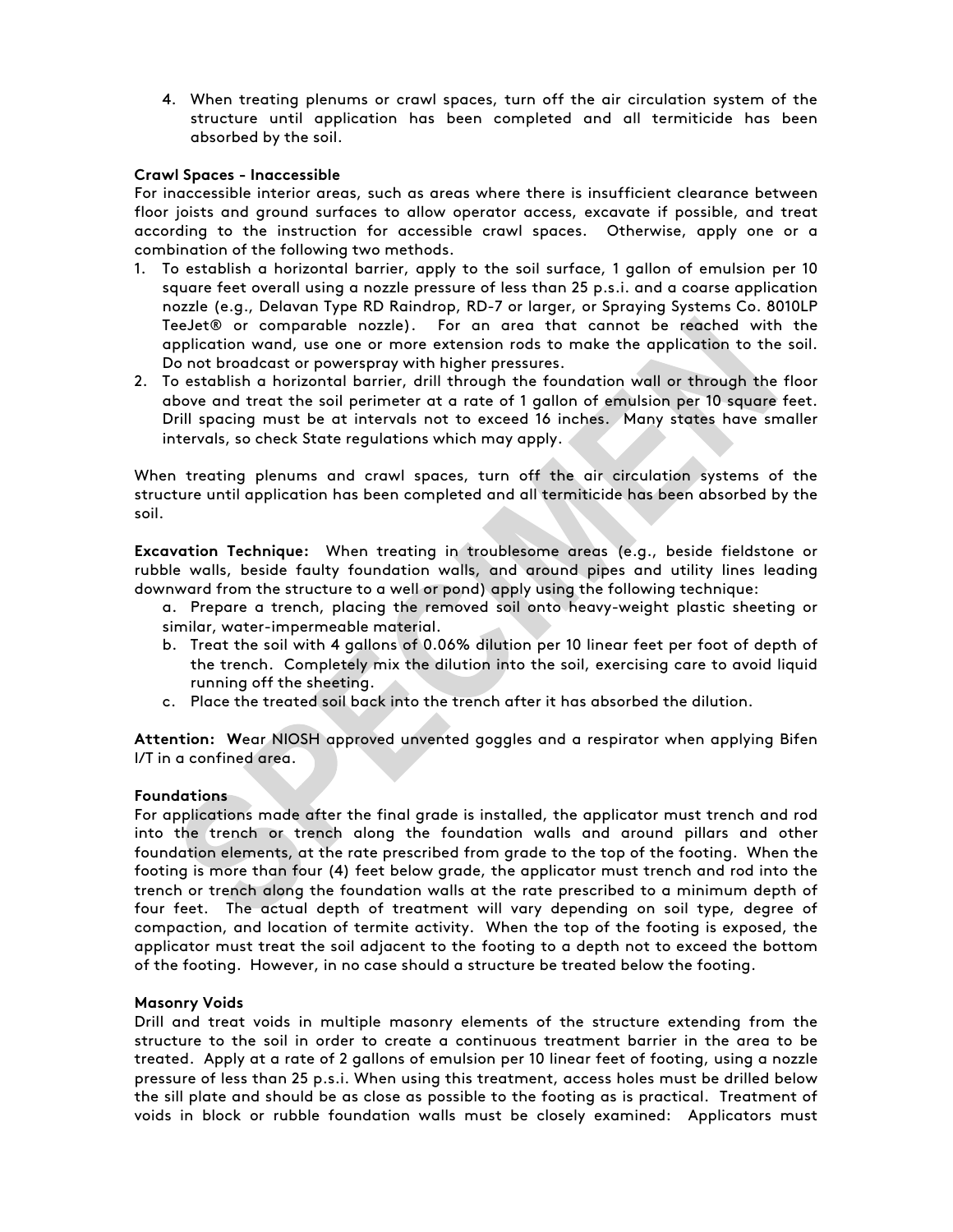inspect areas of possible runoff as a precaution against application leakage in the treated areas. Some areas may not be treatable or may require mechanical alteration prior to treatment.

All leaks resulting in the deposition of termiticide in locations other than those prescribed on this label must be cleaned up prior to leaving the application site. Do not allow people or pets to contact contaminated areas or to reoccupy the contaminated areas of the structure until the clean-up is completed.

**NOTE:** When treating behind veneer structures (walls, etc.) take proper care to not drill beyond the veneer. If concrete blocks exist behind the veneer, both can be drilled and treated simultaneously.

Bifen I/T may not be used in voids insulated with rigid foam insulation.

#### **Slabs**

Create vertical barriers by trenching and rodding into the trench or trenching outside at a rate of 4 gallons of dilution per 10 linear feet per foot of depth and by sub-slab injection within the structure. Ensure an even distribution of chemical. Applications must not be made below the bottom of the footing.

Apply beside the outside of the foundation and under the slab on the inside of foundation walls, where needed. Treatment of slabs may also be necessary under and beside both sides of any interior footing-supported walls, in all cracks and expansion joints, and beside one side of interior partitions. By long-rodding or grid pattern injection vertically through the slab, horizontal barriers may be created where necessary.

- a. To permit the creation of an uninterrupted insecticidal barrier, drill holes in the foundation and/or slab.
- b. For foundations that are less than or equal to 1 foot, dig a narrow trench about 6 inches wide beside the outside of the foundation walls. Do not dig beneath the bottom of the footing. As the soil is placed back into the trench, apply 4 gallons of 0.06% dilution per 10 linear feet per foot of depth to the trench and soil.
- c. Follow the rates stated above for basements for foundations that are deeper than 1 foot.
- d. A 0.06% dilution may be used to treat soil that is exposed and wood in bath traps.

**Annual retreatment of the structure is prohibited unless there is clear evidence that reinfestation or barrier disruption has occurred.**

# **Food Handling Establishments**

If used as a general spot, surface, or crack and crevice treatment, Bifen I/T may be applied in both food/feed and nonfood areas of food/feed handling establishments.

Bifen I/T will provide up to 1 month residual control of house flies. Length of residual control is dependent upon rate and surface treated.

Food/feed handling establishments are any place other than private residences where exposed food/feed is held, processed, prepared or served, including areas for receiving, storing, packing (bottling, boxing, canning, wrapping), preparing, enclosed processing systems (dairies, edible oils, mills, syrups) of food and edible waste storage. Serving areas where food is exposed and the facility is in operation are also considered food areas.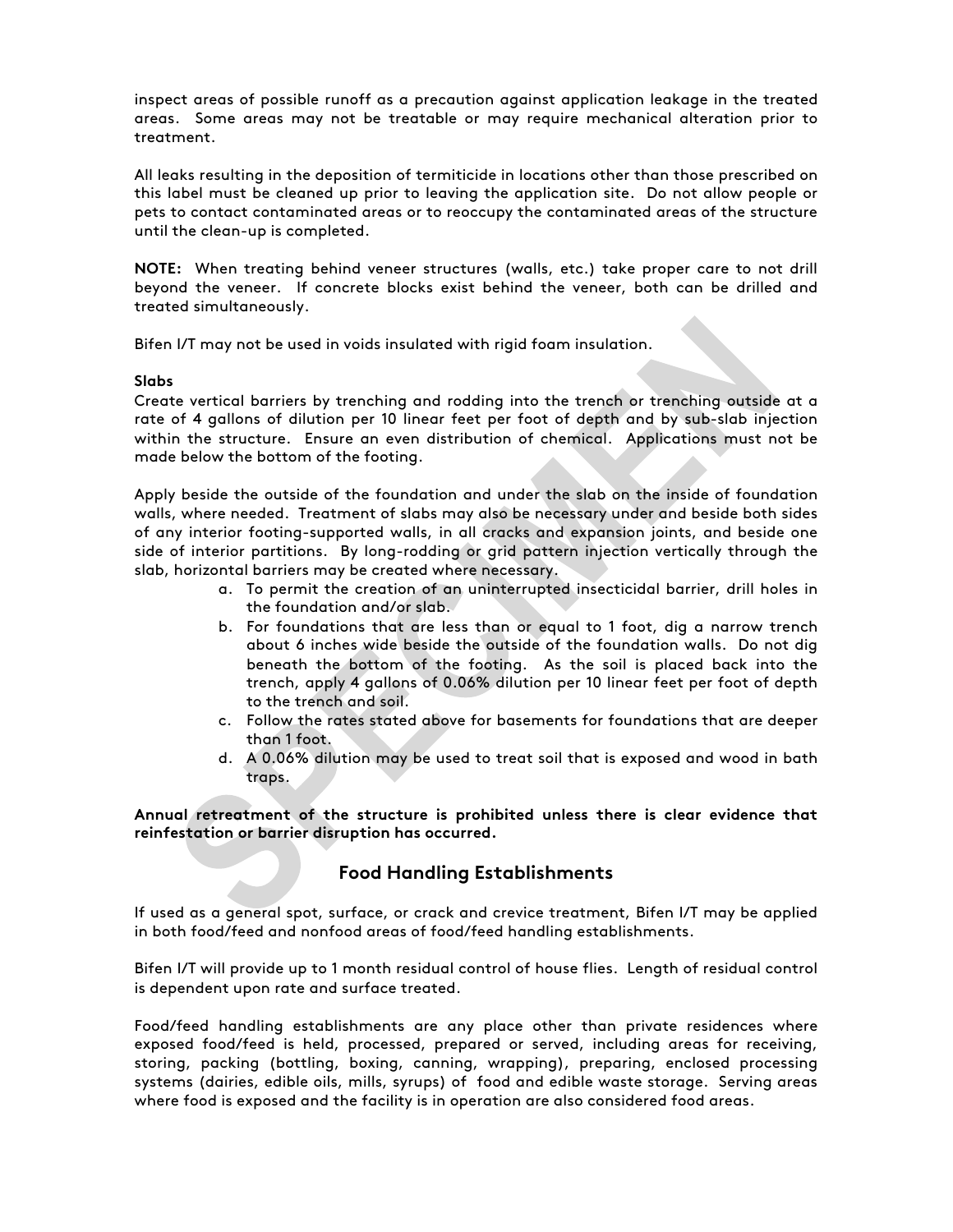Nonfood areas in which applications are allowed include entries and vestibules, floor drains (to sewers), garages, garbage rooms, lavatories, locker rooms, machine rooms, mop closets, offices, and storage (after canning or bottling).

Permitted use sites include, but are not limited to: aircraft (do not use in aircraft cabins), apartment buildings, bakeries, bottling facilities, breweries, buses, cafeterias, candy plants, canneries, dairy product processing plants, food manufacturing plants, food processing plants, food service establishments, granaries, grain mills, hospitals, hotels, industrial buildings, laboratories, meat/poultry/egg processing plants, mobile/motor homes, nursing homes offices, railcars, restaurants, schools, ships, trailers, trucks, vessels, warehouses† and wineries.

† WAREHOUSES and GROCERY/PET STORES: Bifen I/T dilution may be applied as a surface, spot or crack and crevice treatment in food and nonfood storage warehouses and stores. Apply to all areas that may harbor pests, including under and between pallets, bins, and shelves. **Do not** apply directly to food, grain bins (interior), or animals.

-

**General Surface Application: Do not use this application method in food/feed handling establishments when the facility is in operation or foods/feeds are exposed.** During treatment, remove or cover all food processing and/or handling equipment and do not apply directly to food products. All equipment, benches, shelving and other surfaces in food processing plants, bakeries, cafeterias and other facilities, which food will contact must be washed after treatment. Clean food handling equipment or processing equipment and rinse completely with fresh, clean water.

**Spot, Crack and Crevice Application:** These types of treatments can be done when the facility is operating, but food must be covered or removed from the treatment area. Do not apply directly to food.

**Foam Applications:** Converting Bifen I/T to foam will allow it to be used to treat structural voids. To produce a 0.02% to 0.06% foam concentration, dilute 0.33 to 1.0 fl. oz. of Bifen I/T per gallon of water and add the manufacturer's recommended amount of foaming agent. Before application, make sure that the foaming agent is compatible with Bifen I/T. Use of a foaming agent increases a.i. surface contact time on challenging surfaces and provides visual marking of the application. Ensure that the foaming agent is approved for food surface/area contact use.

# **Indoor Uses**

In the home, cover all food processing surfaces and utensils during treatment or thoroughly wash before reuse. Exposed food must be covered or removed. Do not permit humans or pets to contact treated surfaces until the spray has dried.

During any overhead applications to overhead interior areas of structures, cover surfaces below with plastic sheeting or similar materials.

Wear protective clothing, unvented goggles, gloves and respirator, when applying to overhead areas or in poorly ventilated areas. Avoid touching sprayed surfaces until spray has completely dried.

Bifen I/T may be used to control ants, carpenter ants, bees, beetles, biting flies, boxelder bugs, , centipedes, cicadas, cockroaches, crickets, earwigs, firebrats, fleas, flies, gnats, millipedes, mosquitoes, moths, scorpions, silverfish, sowbugs (pillbugs), spiders (including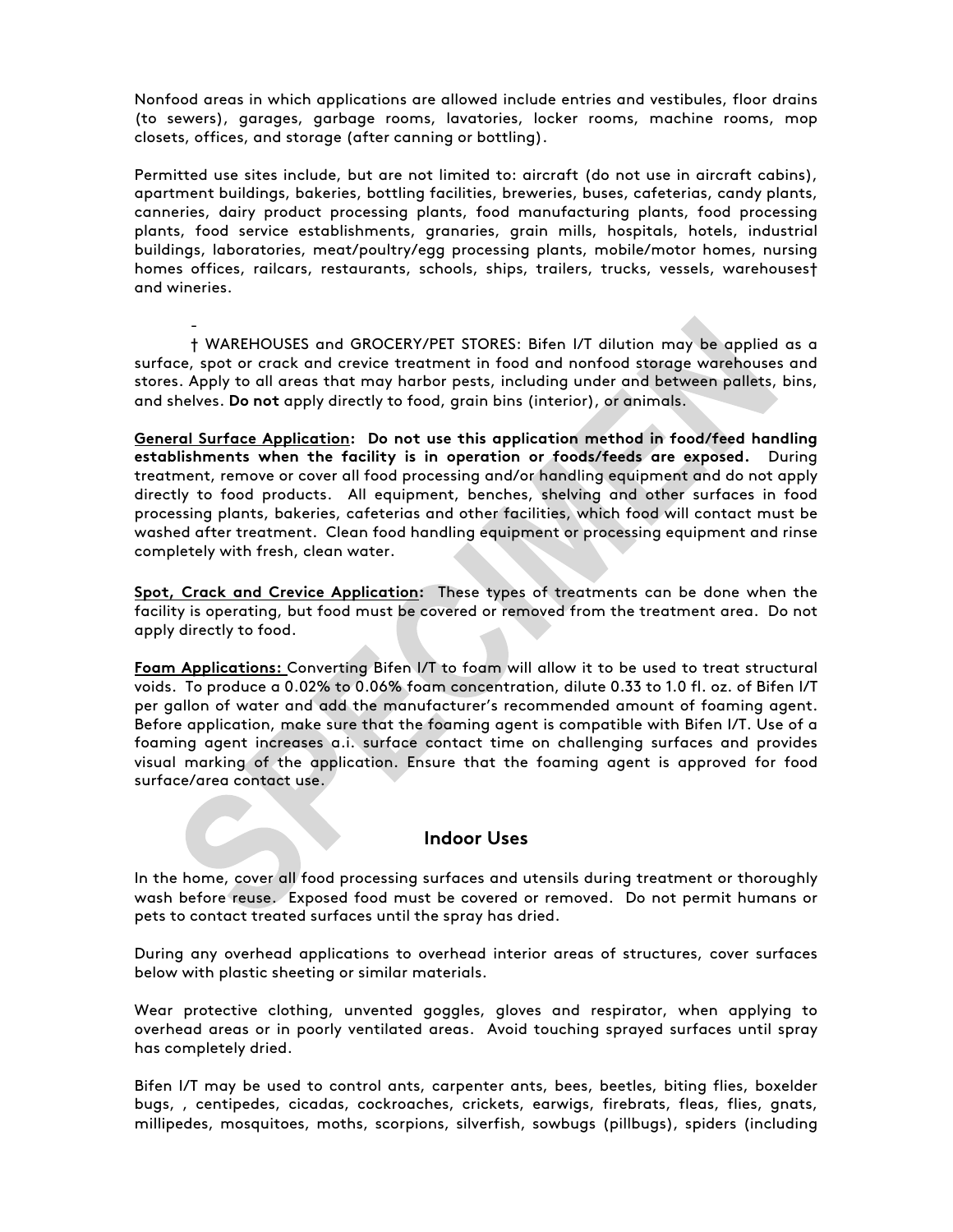Black Widow, Brown Recluse and Hobo Spiders), springtails, stink bugs, ticks (including Brown Dog Ticks), Vinegar (Fruit) Flies, and wasps.

In structures and buildings and on modes of transportation, use a 0.02% to 0.06% suspension (0.33 to 1 fl. oz. per gallon of water) using a crack and crevice, pinstream, spot, coarse, low-pressure spray (25 p.s.i. or less) or with a paint brush.

**Indoor Treatments:** Apply where pests hide**.** These areas include, but are not limited to**,**  baseboards, corners, storage areas, closets, around water pipes, doors and windows, attics and eaves, behind and under refrigerators, cabinets, sinks, furnaces, stoves, the underside of shelves, and drawers. Treat with a low pressure, coarse, crack and crevice or spot spray. Pay close attention to cracks and crevices. See also "Foam Applications" in the Food Handling Establishments section. Not for use as a space spray.

**Mixing Directions:** See mixing directions in "Pest Control on Outside Surfaces and Around Buildings" section.

To make a dilution for brush or spray treatments:

-Dilute Bifen I/T with water.

-Fill sprayer with the required amount of water.

-Add Bifen I/T.

-To ensure proper mixing, close sprayer and shake before use.

-Only mix the amount of solution that is necessary for treatment.

In order to achieve and/or maintain control in times of high pest pressure, retreatment may be needed. Repeat application should only take place if there are signs of renewed insect activity and must not exceed one application per 7 days.

**Ants:** Apply to any ant trails, around doors and windows and other places that ants frequent.

**Bedbugs:** Thorough application should be made to crack and crevices where evidence of bed bugs occurs. Areas of application include bed frames, box springs, inside empty dressers and clothes closets and carpet edges, high and low wall moldings and wallpaper edges. Do not use this product on bed linens, pillows, mattresses or clothes. Remove all clothes and other articles from dressers or clothes closets before application. Allow all treated areas to thoroughly dry before use. Bifen I/T is not recommended for use as sole protection against bedbugs. If evidence of bedbugs is found in or on mattresses, use products approved for this use.

Use a 0.03% or 0.06% dilution (0.5 to 1 fluid oz. per gallon of water) for residual pest control in buildings and structures and on modes of transport. Apply either as a crack and crevice, pinstream, spot, coarse, low pressure spray (25 psi or less) or with a paint brush. Use the higher rate of application (0.06%) on painted and non-porous surfaces.

**Bees and Wasps:** Apply to nests in late evening when these pests are at rest. Spray nests, entrances to nests and surrounding areas thoroughly. Contact as many insects as possible. Retreat if signs of renewed activity exist. Spray liberally into hiding and breeding places, especially under attic rafters, contacting as many insects as possible.

**Boxelder Bugs, Centipedes, Cicadas, Earwigs, Beetles, Millipedes, Pillbugs, Sowbugs, Springtails, and Stink Bugs:** Treat near doors and windows, storage areas, baseboards and other sites where these pests may be found.

**Cockroaches, Crickets, Firebrats, Flies, Gnats, Moths, Mosquitoes, Scorpions, Silverfish, Spiders, and Ticks:** Bifen I/T will provide up to 1 month residual control of house flies. Length of residual control is dependent upon rate and surface treated. Use a coarse low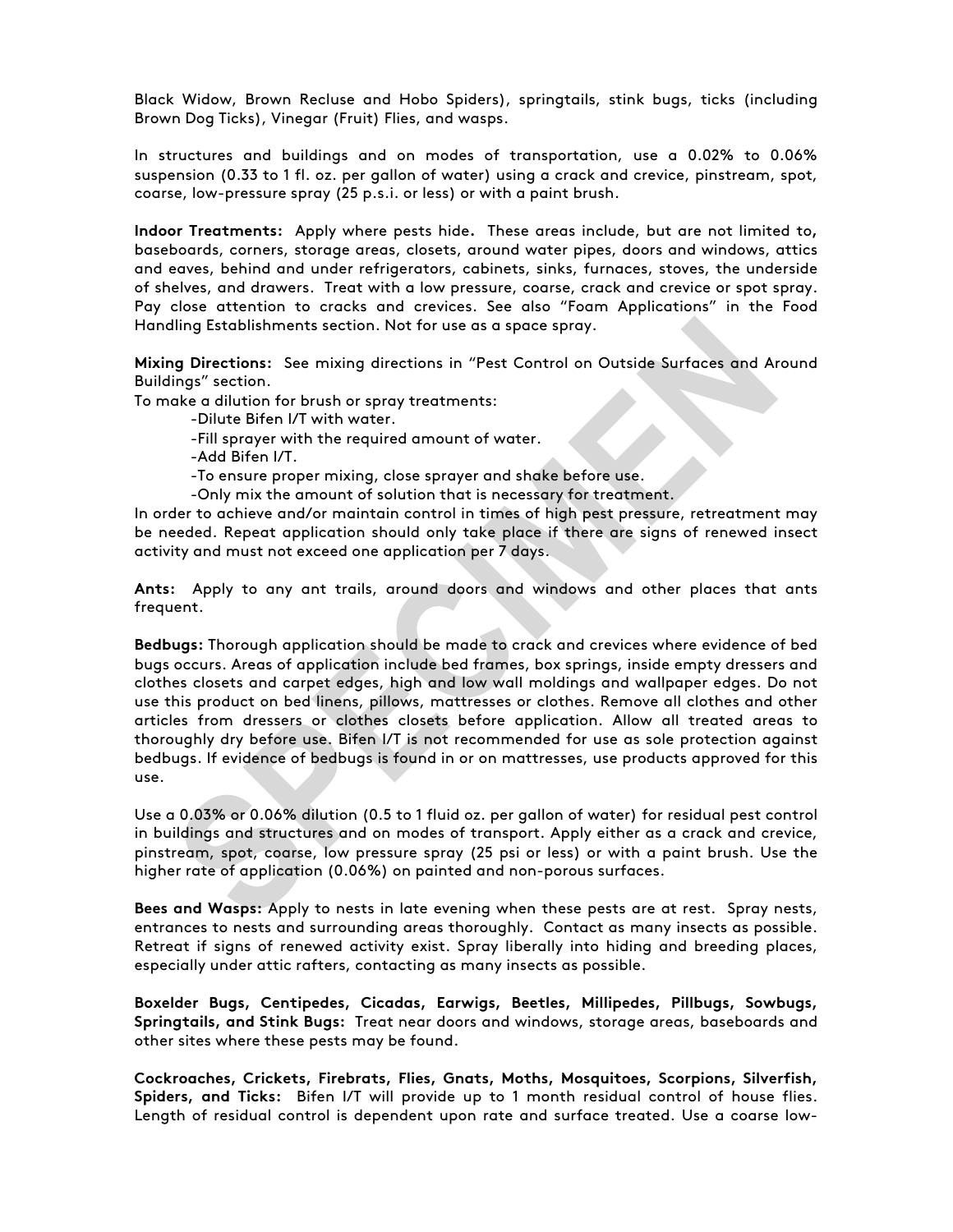pressure, crack and crevice or spot spray, paying close attention to cracks and crevices. Treat where pests hide. These areas include, attics and eaves, baseboards, closets, corners, storage areas, around water pipes, doors and windows, behind and under cabinets, furnaces, refrigerators, sinks, stoves, and the underside of shelves and drawers.

**Fleas:** Bifen I/T will kill fleas for up to 3 months. Vacuum prior to treatment. Apply as a coarse, low pressure spot or crack and crevice treatment to areas frequented by pets, such as under bedding, rugs, next to furniture. Do not apply Bifen I/T dilution directly to pets. Treatment must be dry before pet re-entry.

**Spider Mites:** Treat houseplants thoroughly but do not allow run off to occur. Ensure the underside of leaves is treated.

**Stored Product Pests (Including Indian Meal Moths, Rice Moths, Tobacco Moths, Flour Beetles, Lesser Grain Borers, Merchant Grain Beetles, Sawtoothed Grain Beetles, Grain Weevils, Warehouse Beetles, Cigarette Beetles, and Dermestid Beetles, Psocids, and other similar pests:** Inspect to locate and remove infested food sources, remove or cover any food items or food serving dishes or utensils prior to treatment. Apply Bifen I/T using a 0.02 to 0.06% dilution as a coarse, low pressure spray to areas where these pests hide. Treatment areas include baseboards, corners, storage areas, closets, around water pipes, doors and windows, attics and eaves, behind and under refrigerators, cabinets, sinks, furnaces, and stoves, the underside of shelves, drawers and similar areas. Pay particular attention to cracks and crevices. **Do not** apply directly to food.

# **Livestock and Poultry Housing Structures**

Controls pests of poultry and livestock facilities, including biting flies, filth-breeding flies, fleas, litter beetles, hide beetles, bed bugs, mites and ticks. Apply as a general surface (including directed spray) and/or crack and crevice treatment. Control is enhanced when interior and exterior perimeter applications are made in and around the livestock or poultry housing structures. Normal cleaning practices of the structure also must be followed along with applications of Bifen I/T to effectively control crawling and flying insect pests.

For occupied areas of poultry and livestock facilities, apply to indoor cracks and crevices only. Exterior applications to walls and foundation perimeters can help prevent interior infestations of flying and crawling insect pests. Apply Bifen I/T at a rate equivalent to 0.33 to 1 fl. oz per 1,000 sq. feet.

For unoccupied areas of poultry and livestock facilities, apply to floors, vertical and overhead surfaces where crawling or flying insect pests may be present. Feeders, waterers and feed carts must be covered before application to prevent contamination. Do not apply to milk rooms. Pay attention to animal areas including stanchions, pipes, windows, doors and areas where insect pests hide or congregate. Exterior applications to walls and foundation perimeters can help prevent interior infestations of flying and crawling insect pests. Apply Bifen I/T at a rate equivalent to 0.33 to 1 fl. oz per 1,000 sq. feet.

To control bed bugs, mites and ticks in animal facilities, treat cracks/crevices, walls, posts, nest boxes and mobile side curtains. Do not apply Bifen I/T directly to animals.

For adult fly control in and around animal facilities, spray application should target areas where flies will rest, such as the ceiling, rafters and trusses. Also treat windows, interior and exterior walls and supports, fences and vegetation. Bifen I/T suspension may be sprayed on manure in areas where fly larvae are abundant and the area cannot be cleaned.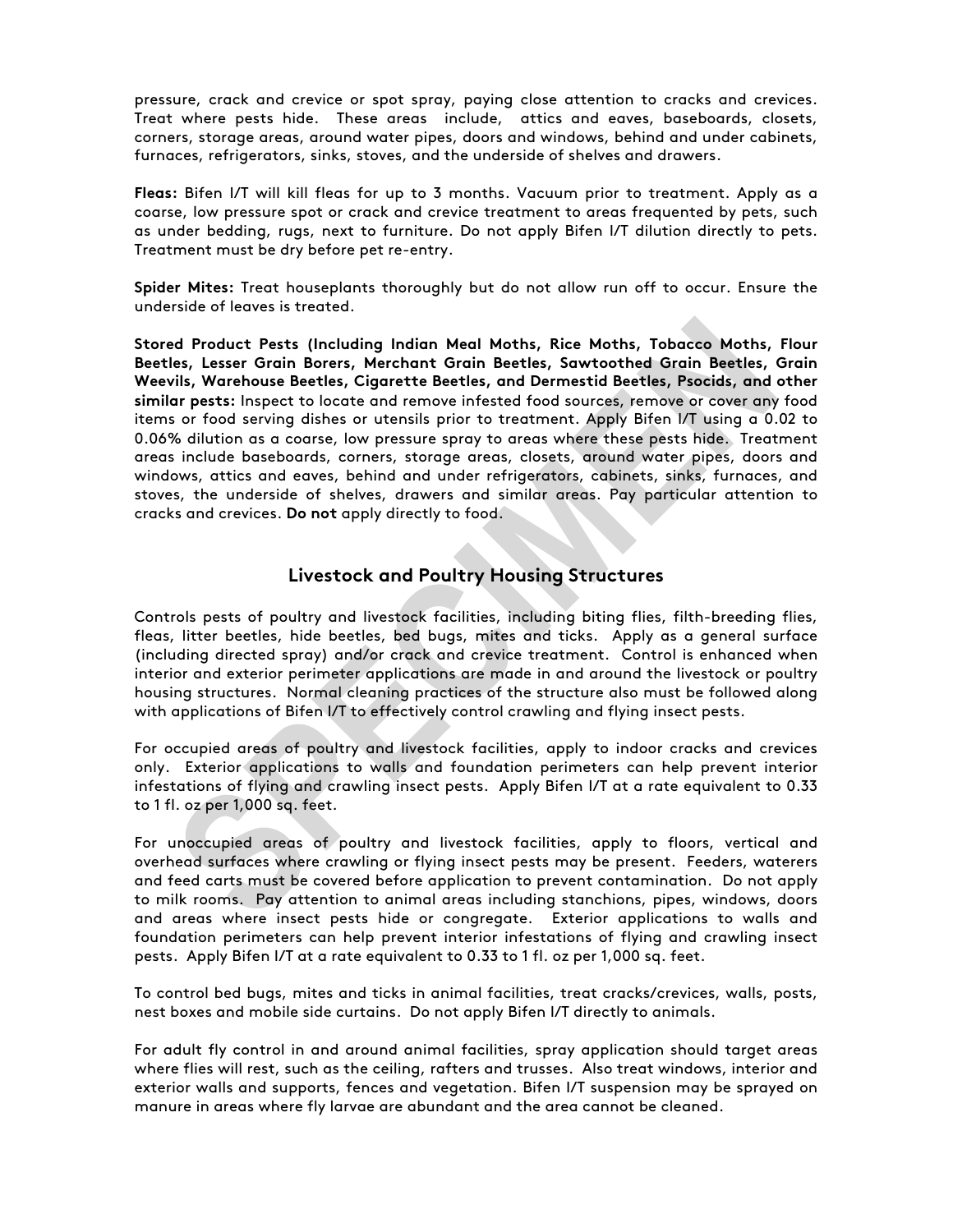For poultry houses, apply to floor area (birds grown on litter) or to walls, posts and cage framing (birds grown in cages). Application should also be made into cracks and crevices around insulation. Reapply after each grow out or de-caking and sanitization procedure, but not more frequently than every 8 weeks. Indoor control can be enhanced by making perimeter treatments around the outside of building foundations to prevent immigrating adult beetles. Apply in a uniform band 2 to 3 feet up and 6 to 10 feet out from the structure. Maintaining a year-round treatment program will prevent background populations from reaching problem levels.

To control beetles in houses containing birds grown on litter apply Bifen I/T at a rate equivalent to 0.33 to 1 fl. oz per 1,000 sq. feet to litter after birds are removed and during tilling. If litter is removed and replaced with fresh litter, apply Bifen I/T at a rate equivalent to 0.33 to 1 fl. oz per 1, 000 sq. feet to bare soil or concrete, and treat new litter after it is spread. Apply spray to inside walls, posts and exterior perimeter. Reapply between each flock.

To control beetles in broiler-breeder houses, apply as directed above for litter and soil/floor treatment.

To control beetles in caged-layer houses, do not treat accumulated manure as it will likely disrupt natural enemies that control fly breeding. Instead, treat the perimeter of the manure at a rate equivalent to 0.33 to 1 fl. oz of Bifen I/T per 1,000 sq. feet. Pit walls, posts and exterior of structure should also be sprayed. Reapply between each flock.

Allow Bifen I/T treatment to dry before applying disinfectants.

Insecticide Class Rotations: In order to avoid problems with developed resistance to insecticides it is important to rotate to an insecticide of a different class each 2-3 flocks. It is best to attempt to use 3 different classes of insecticides during a calendar year.

DO NOT apply Bifen I/T as a general surface spray when animals are present in the facility. Allow applications to dry before restocking the facility. Treatment may be made to cracks and crevices when animals are present.

DO NOT apply Bifen I/T to any animal feed, water or watering equipment.

DO NOT contaminate any animal feed, food or water in and around livestock or poultry housing when making applications.

#### **Lawns**

Use Bifen I/T as a broadcast treatment. To accomplish uniform control when applying to dense grass foliage, use volumes of up to 10 gallons per 1000 square feet.

To ensure control of sub-surface pests including Mole Crickets using low volume treatments, (i.e. less than 2 gallons per 1000 square feet), immediately follow the treatment with irrigation of the treated area with at least 0.25 inches of water.

#### **Lawn Application Rates**

Under typical conditions, the application rates shown in the table below will provide control of the listed pests. Bifen I/T may, however, be applied at up to 1 fl. oz. per 1000 square feet at the discretion of the applicator. Maximum residual control requires the higher treatment rates.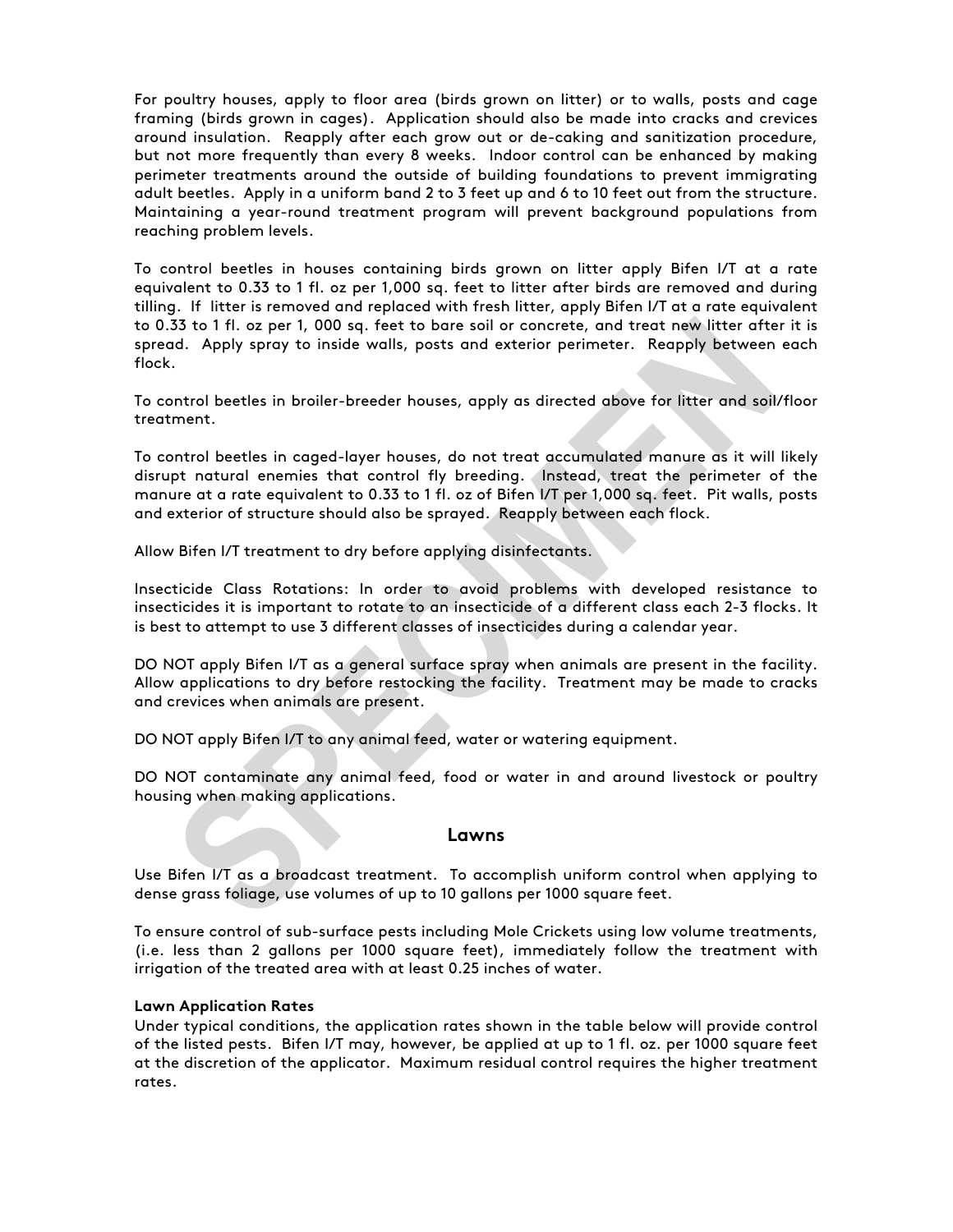| Pest                                | <b>Application Rate Bifen I/T</b> |
|-------------------------------------|-----------------------------------|
| Armyworms <sup>1</sup>              | $0.18 - 0.25$                     |
| Cutworms <sup>1</sup>               | fluid oz. per 1000 sq. ft.        |
| Sod Webworm <sup>1</sup>            |                                   |
| <b>Annual Bluegrass Weevil</b>      | $0.25 - 0.5$                      |
| (Hyperodes) (Adult) <sup>2</sup>    | fluid oz. per 1000 sq. ft.        |
| <b>Banks Grass Mite<sup>6</sup></b> |                                   |
| Billbugs (Adult) <sup>3</sup>       |                                   |
| <b>Black Turfgrass Ataenius</b>     |                                   |
| Adult <sup>4</sup>                  |                                   |
| Centipedes                          |                                   |
| <b>Crickets</b>                     |                                   |
| Earwigs                             |                                   |
| Fleas (Adult)                       |                                   |
| Grasshoppers                        |                                   |
| Leafhoppers                         |                                   |
| Mealybugs                           |                                   |
| Millipedes                          |                                   |
| Mites <sup>6</sup>                  |                                   |
| Pillbugs                            |                                   |
| Sowbugs                             |                                   |
| Crane Flies <sup>12</sup>           | 0.5 fl oz. Per 1000 sq. Ft.       |
| Ants                                | $0.5 - 1.0$                       |
| Chinch Bugs <sup>5</sup>            | fluid oz. per 1000 sq. ft.        |
| Fleas (Larvae) <sup>7</sup>         |                                   |
| Imported Fire Ants <sup>8</sup>     |                                   |
| Japanese Beetle (Adult)             |                                   |
| Mole Cricket (Adult) <sup>9</sup>   |                                   |
| Mole Cricket (Nymph) <sup>10</sup>  |                                   |
| <b>Stink Bugs</b>                   |                                   |
| Ticks <sup>11</sup>                 |                                   |

**In New York State, this product may not be applied to any grass or turf area within 100 feet of a water body (lake, pond, river, stream, wetland, or drainage ditch).**

**In New York State, do make a single repeat application of Bifen I/T if there are signs of renewed insect activity, but not sooner than two weeks after the first application.**

#### **Notes**

**IArmyworms, Cutworms, and Sod Webworms: Postpone irrigation or mowing for 24 hours** after application to obtain the best possible control. Higher treatment rates (up to 1 fluid oz. per 1000 square feet) may be necessary if high pest pressure exists and if the grass is maintained taller than 1 inch.

²**Annual Bluegrass Weevil (Hyperodes) adults:** Treatment of this species should be timed as they travel into grass areas and away from their overwintering sites. Travel usually begins when Forsythia is in full bloom and ends when Cornus florida (flowering dogwood) is in full bloom. For additional detailed information regarding treatment timing, check with your State Cooperative Extension Service.

³**Billbug adults**: Treatment of adult billbugs should be made when they are first noticed in April and May. To optimize treatment timing, degree day models have been developed. For detailed information particular to your region, check with your State Cooperative Extension Service. Spring treatments for billbug adults will also offer control of over-wintered chinch bugs in temperate climates.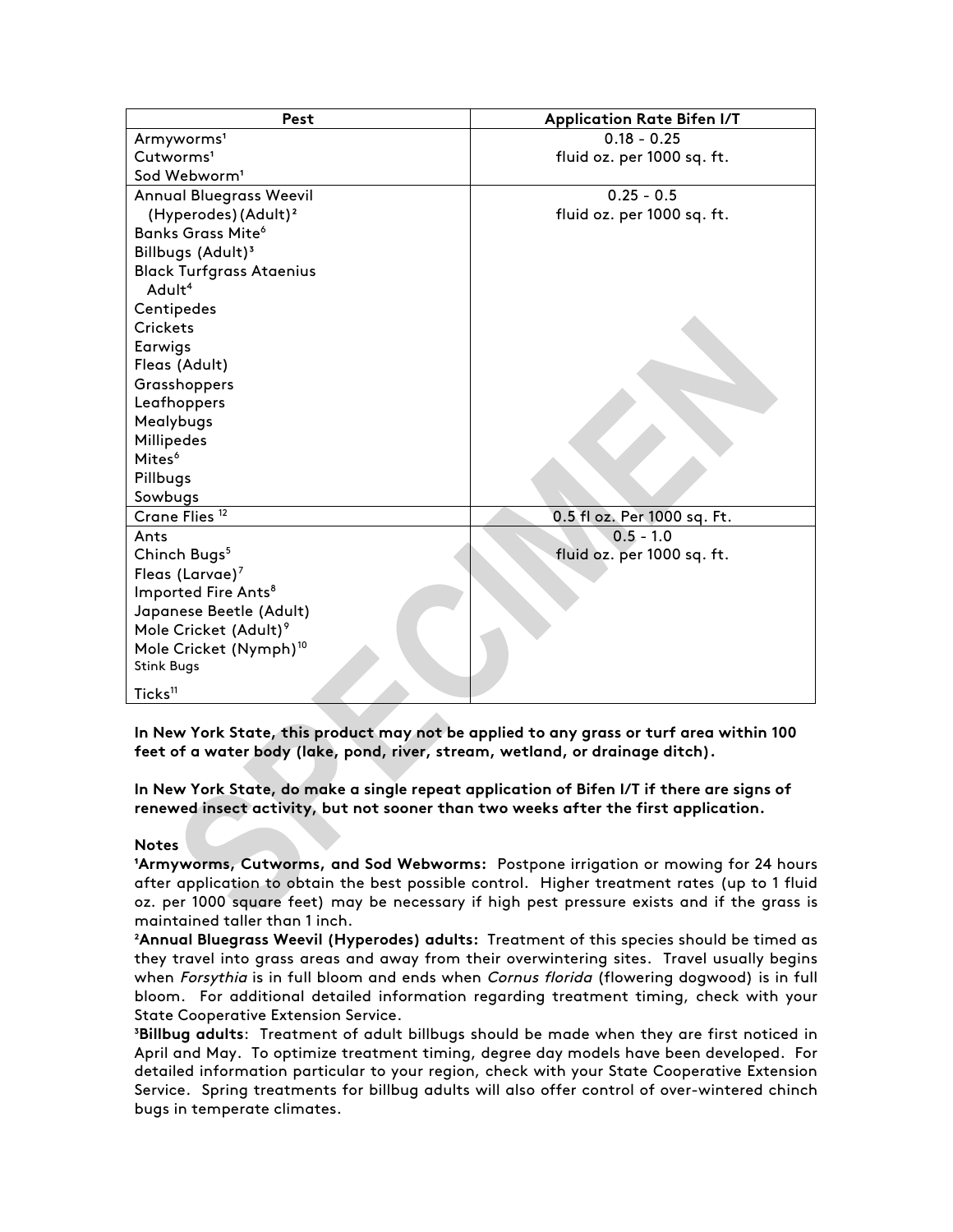4 **Black Turfgrass Ataenius adults:** In order to control the 1st and 2nd generation of black turfgrass ataenuis adults, respectively, treatments should take place in May and July. Time the May treatment to match with the full bloom stage of Vanhoutte spiraea (Spiraea vanhoutte) and horse chestnut (Aesculus hippocastanum). Time the July treatment to match with the blooming Rose of Sharon (Hibiscus syriacus).

5 **Chinch Bugs:** Mostly found in the thatch layer, chinch bugs infest the base of grass plants. In order to optimize the penetration of the insecticide to location of the chinch bugs, irrigation of the grass prior to treatment may be necessary. If grass is being kept at a long mowing height or if the thatch layer is excessive, use higher volume treatments. It may be necessary to use higher application rates (up to 1 fluid oz. per 1000 square feet) to control populations made up of both adults and nymphs in mid-summer.

6 **Mites:** Apply Bifen I/T in combination with a labeled rate of a surfactant to achieve optimal control of eriophyid mites. A second application may be needed 5 to 7 days after the first to ensure optimal control.

7 **Flea larvae:** Immature fleas mature in shaded areas accessible to pets or other animals. When treating these areas use a higher volume treatment so that the insecticide penetrates into the soil. NOTE: If adult fleas on lawn areas are being controlled by applying Bifen I/T at a rate of 0.25 fl. oz. per 1000 square feet, then the rate of larval application can be accomplished by two- to four-fold increase in spray volume. 8

**Imported Fire Ants:** The best control will be achieved by using broadcast treatments in combination with mound drenches. This will control present colonies along with foraging workers and newly mated fly-in queens. It is critical either to use high volume treatments or to irrigate prior to application if the soil is dry. Apply 1 fl. oz. per 1,000 square feet when using broadcast treatments. For mound drenches, dilute 1 teaspoon of Bifen I/T per gallon of water and use 1 to 2 gallons of finished dilution using sufficient force to penetrate the top and allow dilution to flood ant channels. Treat a four-foot diameter around each ant mound. Application should be made in late evening or early morning when it is cooler (65° - 80° when insects are most active. NOTE: A spray rig calibrated to apply 1 fluid oz. per 1,000 square feet of Bifen I/T in 5 gallons per 1,000 square feet contains the equivalent dilution (1 teaspoon per gallon) required for fire ant mound drenches in the spray tank.

9 **Mole Cricket adults:** Since the preferred grass areas are subject to constant invasion in early spring by the active adult stage, it is can be difficult maintain control of adult mole crickets. It is ideal to treat the areas as late in the day as possible and water immediately after application with up to 0.5 inches of water. To ensure maximum contact when soil is dry, it is necessary to irrigate prior to treatment to bring the adult mole crickets closer to the soil surface. To obtain optimal control of potential nymphal populations, the grass areas preferred by adult mole crickets should be treated at immediately prior to peak hatch stage. (See note 10 below).

<sup>10</sup>**Mole Cricket nymphs:** Treat grass areas that are preferred by adult mole crickets in the spring just before peak egg hatch. Young nymphs are more vulnerable to insecticidal treatment at this stage because they are close to the soil surface where the insecticide is most concentrated and thereby providing the most efficient control. For larger more damaging nymphal stages later in the year, it may be necessary to use higher application rates more frequent. It is ideal to treat the areas as late in the day as possible and water immediately after application with up to 0.5 inches of water. To ensure maximum contact when soil is dry, it is necessary to irrigate prior to treatment to bring the adult mole crickets closer to the soil surface.

<sup>11</sup>**Ticks (including ticks that may transmit Lyme Disease and Rocky Mountain Spotted Fever):** Make application to the entire area where contact with ticks may occur. Do not make spot treatments. When applying to areas with heavy leaf litter or dense ground cover use higher spray volumes. To attain and/or sustain control in times of high pest pressure, retreatments may be necessary; retreat only if signs of continued or renewed tick activity are present. Repeat treatments must not be made more often than once per 7 days. **Deer ticks (ixodes sp.)** have a four-stage life cycle spanning 2 years. Treat in late fall and/or early spring to both larval and nymphal stages present in leaf litter and the soil, and adults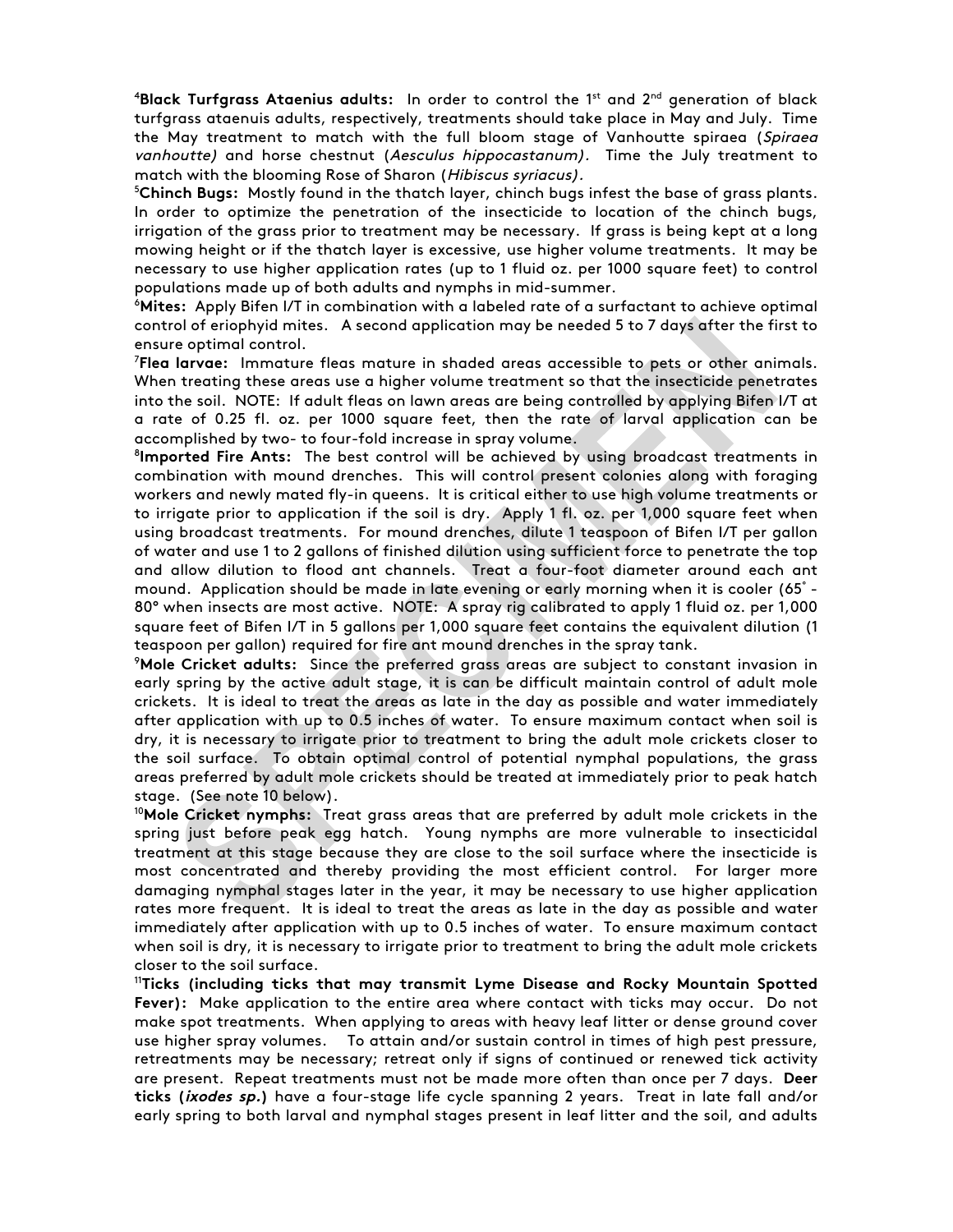living in the grass and low-lying vegetation above ground. **American dog ticks** invade suburban settings in areas where residences and dwellings are constructed on former fields or wooded areas. These pests normally gather by paths or roadways where they are likely to find a host. To control tick larvae, nymphs and adults, treatments should take place, as needed, from mid spring to early fall.

<sup>12</sup> **Crane Flies:** Treatments can be made to control early to mid-season larvae (approximately August-February) as they feed on plant crowns. Treatments made to lateseason larvae (approximately March, April) may only provide suppression.

| Application        | Application         | Fluid Ounces* of Bifen I/T Diluted to these Volumes of Finished |                |         |         |  |
|--------------------|---------------------|-----------------------------------------------------------------|----------------|---------|---------|--|
| Volume:            | Rate:               | Spray                                                           |                |         |         |  |
| <b>Gallons Per</b> | <b>Fluid Ounces</b> |                                                                 | 5              | 10      | 100     |  |
| 1,000 Sq. Ft.      | per 1,000 Sq.       | gallon                                                          | gallons        | gallons | gallons |  |
|                    | Ft.                 |                                                                 |                |         |         |  |
| 1.0                | 0.18                | 0.18                                                            | 0.90           | 1.8     | 18.0    |  |
| 1.0                | 0.25                | 0.25                                                            | 1.25           | 2.5     | 25.0    |  |
| 1.0                | 0.5                 | 0.5                                                             | 2.5            | 5.0     | 50.0    |  |
| 1.0                | 1.0                 | 1.0                                                             | 5.0            | 10.0    | 100.0   |  |
| 2.0                | 0.18                |                                                                 | 0.45           | 0.90    | 9.0     |  |
| 2.0                | 0.25                | 0.13                                                            | 0.63           | 1.25    | 12.5    |  |
| 2.0                | 0.5                 | 0.25                                                            | 1.25           | 2.5     | 25.0    |  |
| 2.0                | 1.0                 | 0.5                                                             | 2.5            | 5.0     | 50.0    |  |
| 3.0                | 0.18                |                                                                 | 0.30           | 0.60    | 6.0     |  |
| 3.0                | 0.25                |                                                                 | 0.42           | 0.83    | 8.3     |  |
| 3.0                | 0.5                 | 0.17                                                            | 0.83           | 1.67    | 16.7    |  |
| 3.0                | 1.0                 | 0.33                                                            | 1.67           | 3.33    | 33.3    |  |
| 4.0                | 0.18                |                                                                 | 0.23           | 0.45    | 4.5     |  |
| 4.0                | 0.25                |                                                                 | 0.31           | 0.63    | 6.3     |  |
| 4.0                | 0.5                 | 0.13                                                            | 0.63           | 1.25    | 12.5    |  |
| 4.0                | 1.0                 | 0.25                                                            | 1.25           | 2.5     | 25.0    |  |
| 5.0                | 0.18                |                                                                 | 0.18           | 0.36    | 3.6     |  |
| 5.0                | 0.25                |                                                                 | 0.25           | 0.5     | 5.0     |  |
| 5.0                | 0.5                 | 0.1                                                             | 0.5            | 1.0     | 10.0    |  |
| 5.0                | 1.0                 | 0.2                                                             | 1.0            | 2.0     | 20.0    |  |
| 10.0               | 0.18                |                                                                 | $\blacksquare$ | 0.18    | 1.8     |  |
| 10.0               | 0.25                |                                                                 | 0.13           | 0.25    | 2.5     |  |
| 10.0               | 0.5                 |                                                                 | 0.25           | 0.5     | 5.0     |  |
| 10.0               | 1.0                 | 0.1                                                             | 0.5            | 1.0     | 10.0    |  |

**Bifen I/T Lawn Dilution Chart**

\*To convert to millimeters, multiply by 29.57

1 fluid ounce =  $29.57$  ml = 2 tablespoons = 6 teaspoons

Do not use household utensils to measure Bifen I/T.

# **Ornamentals and Trees**

Treat with 0.125 to 1.0 fl. oz. of Bifen I/T per 1,000 square feet or 5.4 to 43.5 fl. oz. per 100 gallons for ornamental applications. As long as the highest label rate (1.0 fl. oz. per 1000 square feet or 43.5 fl. oz. per 100 gallons) is not exceeded, Bifen I/T can be diluted and used in different volumes of water. If diluted with water or other carriers, low volume equipment can be used for application as long as the highest label rate (1.0 fl. oz. per 1000 square feet or 43.5 fl. oz. per 100 gallons) is not exceeded.

Treat as a full coverage foliar spray using the stated application rate. If pest pressure and density of foliage increases, repeat treatments using higher rates may be needed to reach the desired control. Repeat treatments must not be made more often than once per 7 days.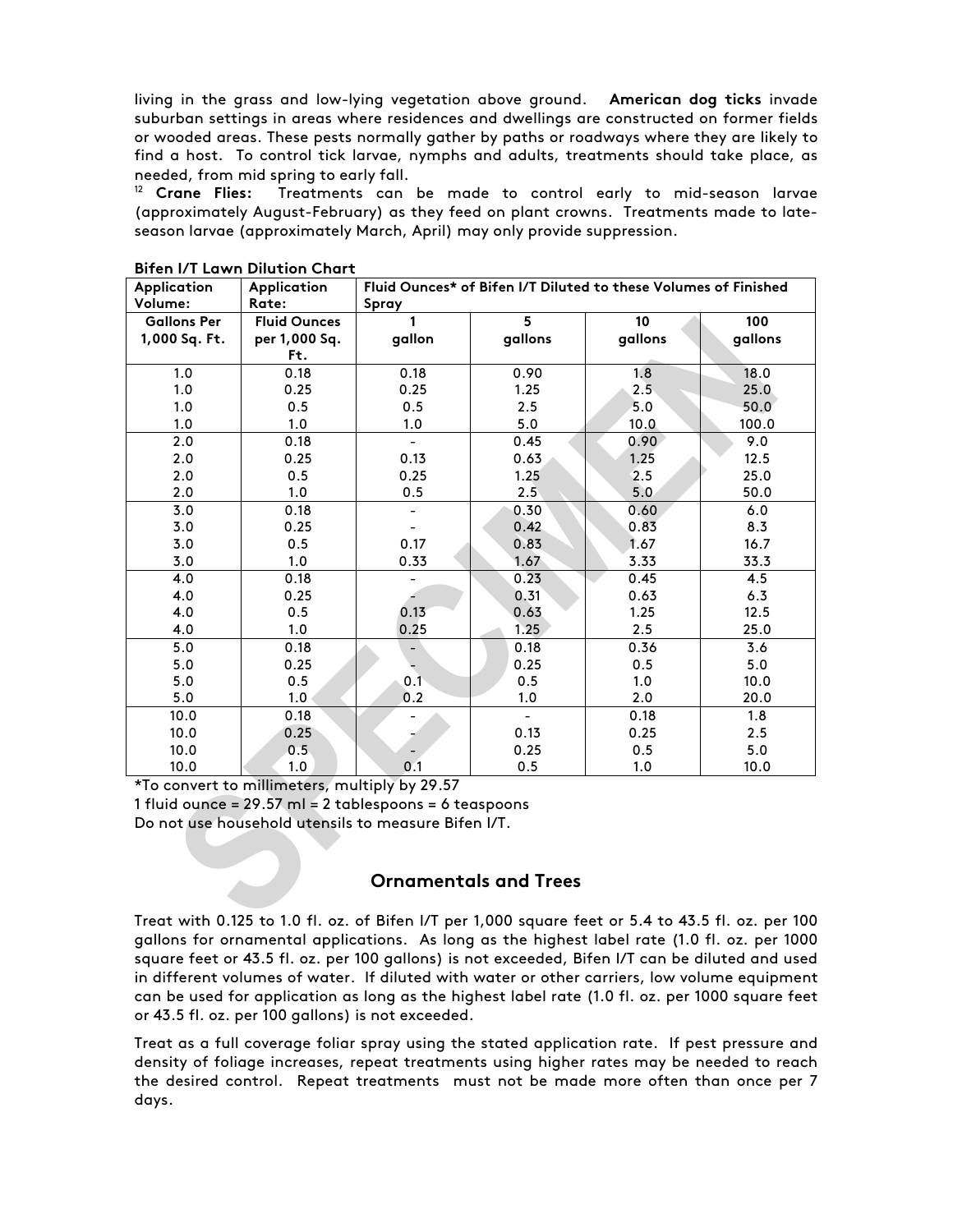Before application to entire planting, test treat a small number of plants and watch for signs of sensitivity. Some plant species may be sensitive to the final spray solution.

To avoid or delay pest resistance, it is recommended to use an alternate class of pesticide in any application program.

|             | <b>Application Volume:</b><br><b>Gallons Per</b> | Application<br>Rate: Fl.<br>Oz. per | Fluid Ounces* of Bifen I/T Diluted to these<br><b>Volumes of Finished Spray</b> |           |            |         |
|-------------|--------------------------------------------------|-------------------------------------|---------------------------------------------------------------------------------|-----------|------------|---------|
| $1,000$ sq. | Acre                                             | $1,000$ sq.<br>ft.                  | 1 gallons                                                                       | 5 gallons | 10 gallons | 100     |
| ft.         |                                                  |                                     |                                                                                 |           |            | gallons |
| 2.3         | 100                                              | 0.125                               |                                                                                 | 0.27      | 0.54       | 5.4     |
| 2.3         | 100                                              | 0.25                                | 0.11                                                                            | 0.54      | 1.08       | 10.8    |
| 2.3         | 100                                              | 0.5                                 | 0.22                                                                            | 1.09      | 2.17       | 21.7    |
| 2.3         | 100                                              | 1.0                                 | 0.44                                                                            | 2.17      | 4.35       | 43.5    |
| 4.6         | 200                                              | 0.125                               |                                                                                 | 0.14      | 0.27       | 2.7     |
| 4.6         | 200                                              | 0.25                                |                                                                                 | 0.27      | 0.54       | 5.4     |
| 4.6         | 200                                              | 0.5                                 | 0.11                                                                            | 0.54      | 1.09       | 10.9    |
| 4.6         | 200                                              | 1.0                                 | 0.22                                                                            | 1.09      | 2.17       | 21.7    |
| 6.9         | 300                                              | 0.125                               |                                                                                 |           | 0.18       | 1.8     |
| 6.9         | 300                                              | 0.25                                |                                                                                 | 0.18      | 0.36       | 3.6     |
| 6.9         | 300                                              | 0.5                                 |                                                                                 | 0.36      | 0.72       | 7.2     |
| 6.9         | 300                                              | 1.0                                 | 0.15                                                                            | 0.72      | 1.45       | 14.5    |

**Bifen I/T Ornamental Dilution Chart**

\*To convert to millimeters, multiply by 29.57

300 gallons per acre is a typical application volume for landscape ornamental applications. 1 fluid ounce = 29.57 ml = 2 tablespoons = 6 teaspoons

Do not use household utensils to measure Bifen I/T.

**Calculating Dilution Rates using the Ornamental Application Rates Table and the Bifen I/T Ornamental Dilution Chart:** To determine the proper dilution of Bifen I/T that is required to control specific pests, follow the steps below:

- 1. Determine the target pest that is the least susceptible (i.e., the pest that requires the highest application rate for effective control).
- 2. Choose a treatment rate in terms of fl. oz. of Bifen I/T.
- 3. Determine the dilution volume necessary for the treatment.
- 4. Use the proper amount of Bifen I/T that must be mixed in your preferred volume of water as shown in the Ornamental Dilution Chart.

As an example, if you were treating for Cutworms, the Ornamental Application Rates table shows that 0.125 – 0.25 fluid ounces of Bifen I/T should be applied per 1,000 square feet. Select the application rate of 0.25 fluid oz. per 1,000 square feet due to evidence of high pest pressure. The application volume is determined to be 300 gallons per acre, which is equivalent to 6.9 gallons per 1,000 square feet. The corresponding value in the Ornamental Dilution Chart shows that 0.36 fluid oz. of Bifen I/T must be mixed with 10 gallons of water.

#### **Ornamental Application Rates**

Under typical conditions, the application rates in the table below will offer optimal control of the listed pests, but Bifen I/T can be used at up to 1 fl. oz. per 1000 square feet (43.5 fl. oz. per 100 gallons) at the discretion of the applicator. When maximum residual control is preferred, higher listed treatment rates are necessary.

| Pest      | <b>Application Rate Bifen I/T</b> |                                     |  |  |
|-----------|-----------------------------------|-------------------------------------|--|--|
|           | Fluid Ounces per 1,000 square     | <b>Fluid Ounces per 100 gallons</b> |  |  |
|           |                                   |                                     |  |  |
| Baaworms' | $0.125 - 0.25$                    | $5.4 - 10.8$                        |  |  |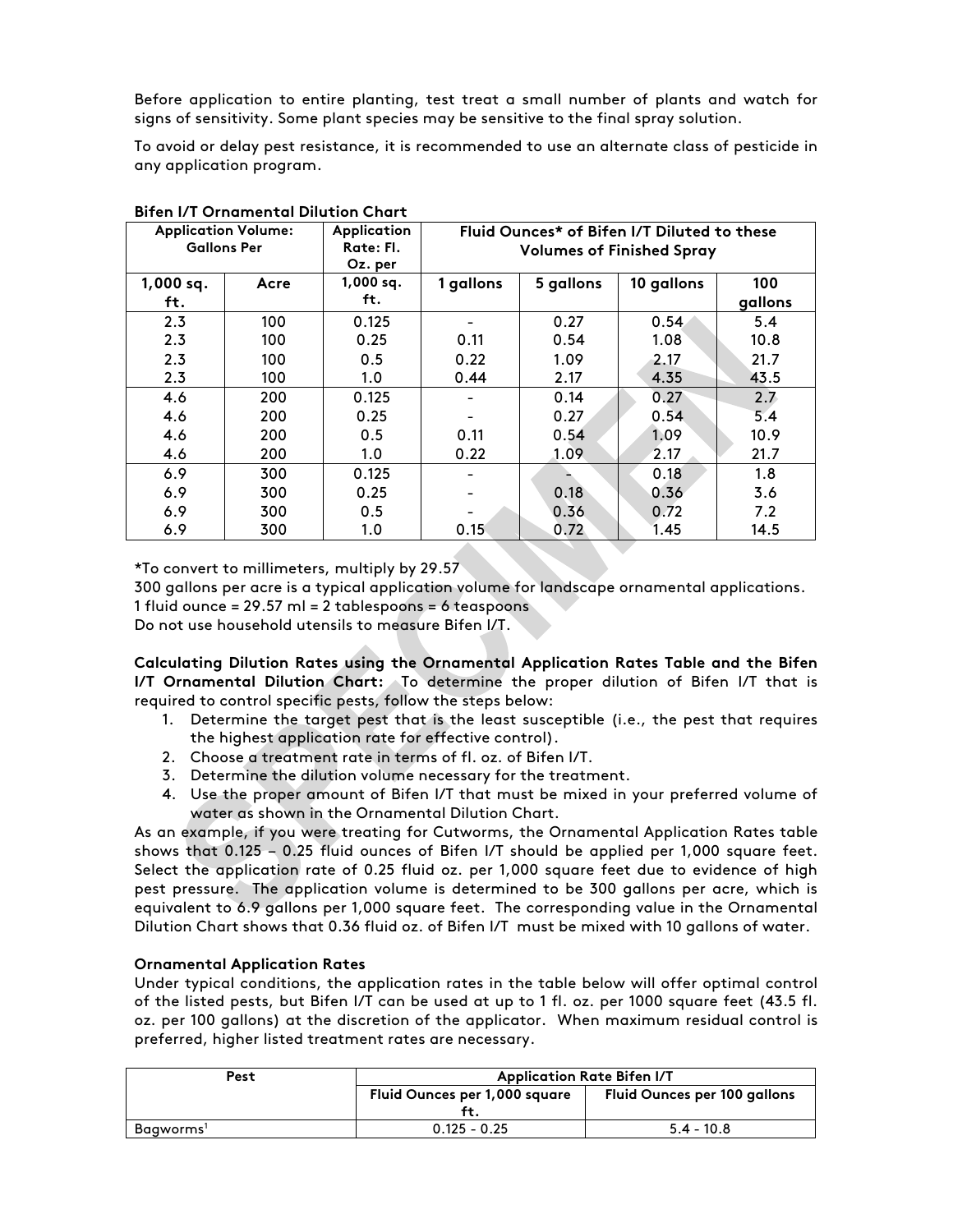| Cutworms<br><b>Elm Leaf Beetles</b><br><b>Fall Webworms</b> |              |               |
|-------------------------------------------------------------|--------------|---------------|
| <b>Gypsy Moth Caterpillars</b>                              |              |               |
| Lace Bugs                                                   |              |               |
| <b>Leaf Feeding Caterpillars</b>                            |              |               |
| <b>Tent Caterpillars</b>                                    |              |               |
| Adelgids <sup>t</sup><br>Aphids                             | $0.25 - 0.5$ | $10.8 - 21.7$ |
| Bees                                                        |              |               |
| Beet Armyworm                                               |              |               |
| Beetles <sup>2,t</sup>                                      |              |               |
| <b>Black Vine Weevil (Adults)</b>                           |              |               |
| <b>Brown Soft Scales</b>                                    |              |               |
| <b>Broad Mites</b>                                          |              |               |
| <b>Budworms</b>                                             |              |               |
| <b>California Red Scale</b>                                 |              |               |
| (Crawlers) <sup>13</sup>                                    |              |               |
| Centipedes                                                  |              |               |
| Cicadas <sup>†</sup>                                        |              |               |
| <b>Citrus Thrips</b>                                        |              |               |
| <b>Clover Mites</b>                                         |              |               |
| <b>Crickets</b>                                             |              |               |
| Diaprepes (Adults)                                          |              |               |
| Earwigs<br>European Red Mite                                |              |               |
| <b>Flea Beetles</b>                                         |              |               |
| Fungus Gnats (Adults)                                       |              |               |
| Grasshoppers                                                |              |               |
| Japanese Beetle (Adult) <sup>†</sup>                        |              |               |
| Leafhoppers                                                 |              |               |
| Leafrollers                                                 |              |               |
| Mealybugs                                                   |              |               |
| Millipedes                                                  |              |               |
| <b>Mites</b>                                                |              |               |
| Orchid Weevil                                               |              |               |
| Pillbugs                                                    |              |               |
| Pine Needle Scales (Crawlers) <sup>2</sup>                  |              |               |
| Plant Bugs (Including Lygus                                 |              |               |
| spp.)<br>Psyllids <sup>t</sup>                              |              |               |
| San Jose Scales (Crawlers) <sup>2</sup>                     |              |               |
| Scorpions                                                   |              |               |
| Sowbugs                                                     |              |               |
| Spider Mites <sup>3</sup>                                   |              |               |
| Spiders                                                     |              |               |
| Spittlebugs <sup>†</sup>                                    |              |               |
| <b>Thrips</b>                                               |              |               |
| <b>Tip Moths</b>                                            |              |               |
| Treehoppers <sup>†</sup>                                    |              |               |
| Twig Borers <sup>2</sup>                                    |              |               |
| Wasps<br>Weevils <sup>2</sup>                               |              |               |
| Whiteflies                                                  |              |               |
| Ants                                                        | $0.5 - 1.0$  | $21.7 - 43.5$ |
| Imported Fire Ants**                                        |              |               |
| Leafminers                                                  |              |               |
| Pecan Leaf Scorch Mite                                      |              |               |
| Pine Shoot Beetle (Adults)                                  |              |               |
| Spider Mites <sup>3</sup>                                   |              |               |
| <b>Stink Bugs</b>                                           |              |               |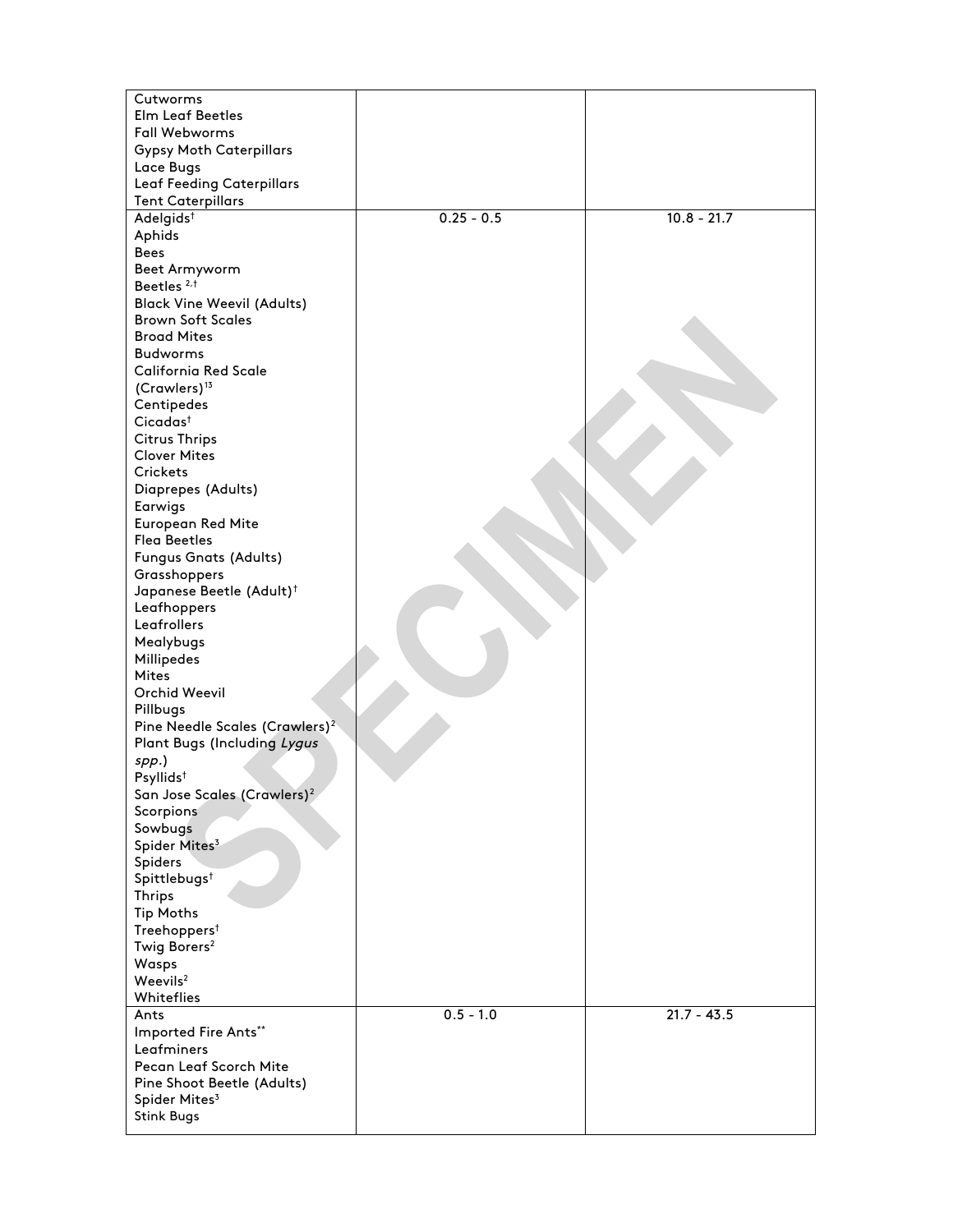| Mosquitoes | $\overline{1}$ See directions for use in mosquito control in the section titled |
|------------|---------------------------------------------------------------------------------|
|            | "Mosquito Control"                                                              |

**1 Bagworms:** For optimum control treat when larvae have started to hatch and are young, directing spray to contact as many larvae as possible.

**2 Beetles, Scale Crawlers, Twig Borers, and Weevils:** Apply to plant foliage; also treat trunks, stems, and twigs.

**3 Spider Mites:** Apply during spring and mid-summer for most effective control of twospotted spider mites. During mid- to late-summer it may be necessary to make more frequent treatments, possibly at higher rates suitable control. Control may be enhanced by adding a surfactant or horticultural oil or by combining Bifen I/T with other products registered to control mites. Applications of Bifen I/T may be alternated with chemicals offering other modes of action delay or prevent control resistance by twospotted spider mites. For recommendations on resistance management in your region check with your local Cooperative Extension Service.

\*\*For foraging ants.

**†** Not for use in California.

### **Pest Control on Outside Surfaces and Around Buildings**

Follow Additional Application Restrictions for Residential Outdoor Surface and Space Sprays under

DIRECTIONS FOR USE.

Bifen I/T will provide up to 1 month residual control of house flies. Length of residual control is dependent upon rate and surface treated.

Applications to vertical exterior surfaces (e.g., foundations) are permitted to a maximum height of 3 feet from ground level. Sections of vertical exterior surfaces that abut nonporous horizontal surfaces can only be treated if either 1) these sections are protected from rainfall and spray from sprinklers or 2) they do not drain into a sewer, storm drain, or curbside gutter (e.g., not to sections that abut driveways or sidewalks that drain into streets.)

Bifen I/T may be used to control Ants, including Carpenter Ants and Fire Ants, Armyworms, Lady Beetles, Bees, Beetles<sup>t</sup>, Biting Flies, Boxelder Bugs, Centipedes, Chiggers, Chinch Bugs, Cicadas, Clover Mites, Crickets, Cutworms, Dichondra Flea Beetles, Earwigs, Elm Leaf Beetles, Firebrats, Fleas, Flies, Gnats, Grasshoppers, Hornets, Japanese Beetles† , Midges, Millipedes, Mosquitoes, Moths, Roaches (including Cockroaches), Scorpions, Silverfish, Sod Webworms, Sowbugs (Pillbugs), Spider Mites, Spiders (including Black Widow, Brown Recluse and Hobo Spiders), Springtails, Stink Bugs, Ticks (including Brown Dog Ticks), Vinegar (Fruit) Flies and Wasps.

† Not for use in California.

Use a 0.02 to 0.06% dilution to spray the outside surfaces of buildings such as private homes, duplexes, townhouses, condominiums, house trailers, apartment complexes, carports, garages, fence lines, storage sheds, barns, and other residential and noncommercial structures. Sites of treatment include, but are not limited to, exterior siding, foundations, porches, window frames, eaves, patios, garages, garbage areas, lawn areas, trunks of trees and shrubs and other areas where pests my be found. Use a spray volume of up to 10 gallons of emulsion per 1,000 square feet. Use higher dilution volumes if vegetation or landscape materials are dense.

#### **Mixing Directions**

| Suspension | Bifen I/T per gallon of<br>water | Remarks                                              |
|------------|----------------------------------|------------------------------------------------------|
| 0.02%      | 0.33 fl. oz.                     | -Do not use household utensils to measure Bifen I/T. |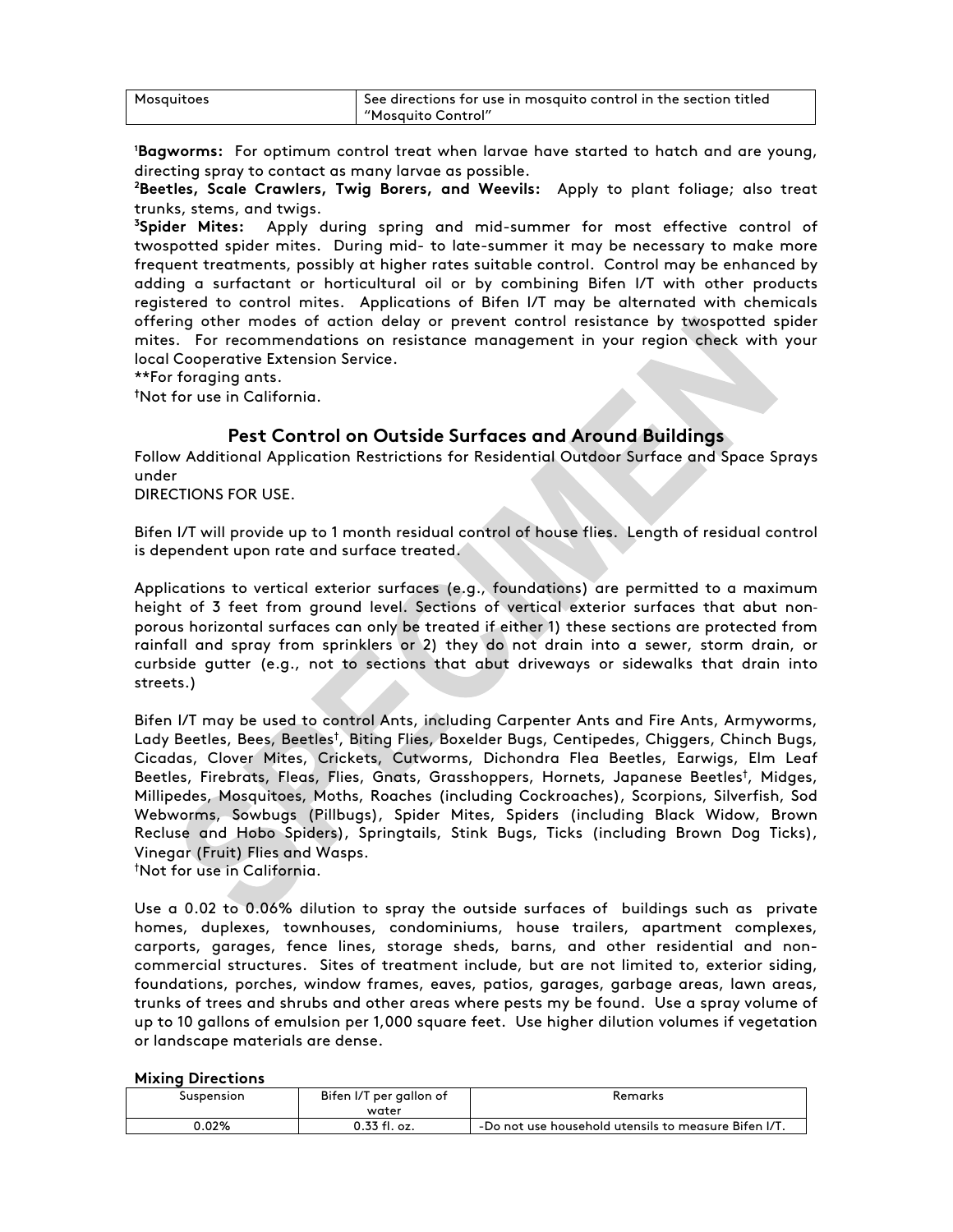|       |               | -Use higher treatment rates for quicker knockdown or |
|-------|---------------|------------------------------------------------------|
| 0.06% | $1.0$ fl. oz. | longer residual control.                             |
|       |               | -High pest pressure may require subsequent           |
|       |               | applications.                                        |
|       |               | -Repeat application only if there is evidence of     |
|       |               | renewed insect activity and not more than once per 7 |
|       |               | davs.                                                |

**Perimeter Treatment:** Treat a band of soil and vegetation 6 to 10 feet wide around and next to the structure and the foundation of the structure to a height of 2 to 3 feet. Use 0.33 to 1.0 fluid oz. of Bifen I/T per 1,000 square feet in enough water to provide sufficient coverage (refer to Perimeter Application Dilution Chart).

For sections of foundation that abut non-porous horizontal surfaces, the treated areas must be protected from rainfall and spray from sprinklers or they do not drain into a sewer, storm drain, or

curbside gutter (e.g. not to sections that abut driveways or sidewalks that drain into streets.)

| Application                                | Application                | Fluid Ounces* of Bifen I/T Diluted to these Volumes of |                       |            |             |
|--------------------------------------------|----------------------------|--------------------------------------------------------|-----------------------|------------|-------------|
| Volume:                                    | Rate:                      |                                                        | <b>Finished Spray</b> |            |             |
| <b>Gallons Per</b>                         | <b>Fluid Ounces</b><br>Per |                                                        |                       |            |             |
| 1000 sq. ft.                               | 1000 sq. ft.               | 1 gallon                                               | 5 gallons             | 10 gallons | 100 gallons |
|                                            | 0.33                       | 0.33                                                   | 1.67                  | 3.33       | 33.3        |
|                                            | 0.5                        | 0.5                                                    | 2.5                   | 5.0        | 50.0        |
|                                            | 0.67                       | 0.67                                                   | 3.33                  | 6.67       | 66.7        |
|                                            | 0.75                       | 0.75                                                   | 3.75                  | 7.5        | 75.0        |
| 1                                          | 1.0                        | 1.0                                                    | 5.0                   | 10.0       | 100.0       |
| $\overline{2}$                             | 0.33                       | 0.17                                                   | 0.83                  | 1.65       | 16.5        |
|                                            | 0.5                        | 0.25                                                   | 1.25                  | 2.5        | 25.0        |
| $\begin{array}{c} 2 \\ 2 \\ 2 \end{array}$ | 0.67                       | 0.33                                                   | 1.67                  | 3.35       | 33.5        |
|                                            | 0.75                       | 0.38                                                   | 1.88                  | 3.75       | 37.5        |
| $\overline{a}$                             | 1.0                        | 0.5                                                    | 2.5                   | 5.0        | 50.0        |
| $\overline{\mathbf{3}}$                    | 0.33                       | 0.11                                                   | 0.55                  | 1.10       | 11.0        |
|                                            | 0.5                        | 0.17                                                   | 0.83                  | 1.67       | 16.7        |
| $\begin{array}{c} 3 \\ 3 \\ 3 \end{array}$ | 0.67                       | 0.22                                                   | 1.11                  | 2.23       | 22.3        |
|                                            | 0.75                       | 0.25                                                   | 1.25                  | 2.5        | 25.0        |
| $\overline{3}$                             | 1.0                        | 0.33                                                   | 1.67                  | 3.33       | 33.3        |
| $\overline{\mathbf{4}}$                    | 0.33                       |                                                        | 0.41                  | 0.83       | 8.3         |
| 4                                          | 0.5                        | 0.13                                                   | 0.63                  | 1.25       | 12.5        |
| $\overline{\mathbf{4}}$                    | 0.67                       | 0.17                                                   | 0.84                  | 1.67       | 16.7        |
| $\overline{\mathbf{4}}$                    | 0.75                       | 0.19                                                   | 0.94                  | 1.88       | 18.8        |
| $\overline{\mathbf{4}}$                    | 1.0                        | 0.25                                                   | 1.25                  | 2.5        | 25.0        |
| $\overline{\mathbf{5}}$                    | 0.33                       | $\blacksquare$                                         | 0.33                  | 0.67       | 6.7         |
| 5                                          | 0.5                        | 0.1                                                    | 0.5                   | 1.0        | 10.0        |
| 5                                          | 0.67                       | 0.13                                                   | 0.67                  | 1.33       | 13.3        |
| 5                                          | 0.75                       | 0.15                                                   | 0.75                  | 1.5        | 15.0        |
| 5                                          | 1.0                        | 0.2                                                    | 1.0                   | 2.0        | 20.0        |
| 10                                         | 0.33                       |                                                        | 0.17                  | 0.33       | 3.3         |
| 10                                         | 0.5                        |                                                        | 0.25                  | 0.5        | 5.0         |
| 10                                         | 0.67                       |                                                        | 0.33                  | 0.67       | 6.7         |
| 10                                         | 0.75                       |                                                        | 0.38                  | 0.75       | 7.5         |
| 10                                         | 1.0                        | 0.1                                                    | 0.5                   | 1.0        | 10.0        |

#### **Bifen I/T Perimeter Application Dilution Chart**

\*To convert to milliliters, multiply by 29.57

1 fluid oz. = 29.57 ml = 2 tablespoons = 6 teaspoons

**Do not use household utensils to measure Bifen I/T.**

**Fire Ants and Fire Ant Mounds Outdoors:** Control is optimized by combining broadcast applications that will control foraging workers and newly mated fly-in queens with mound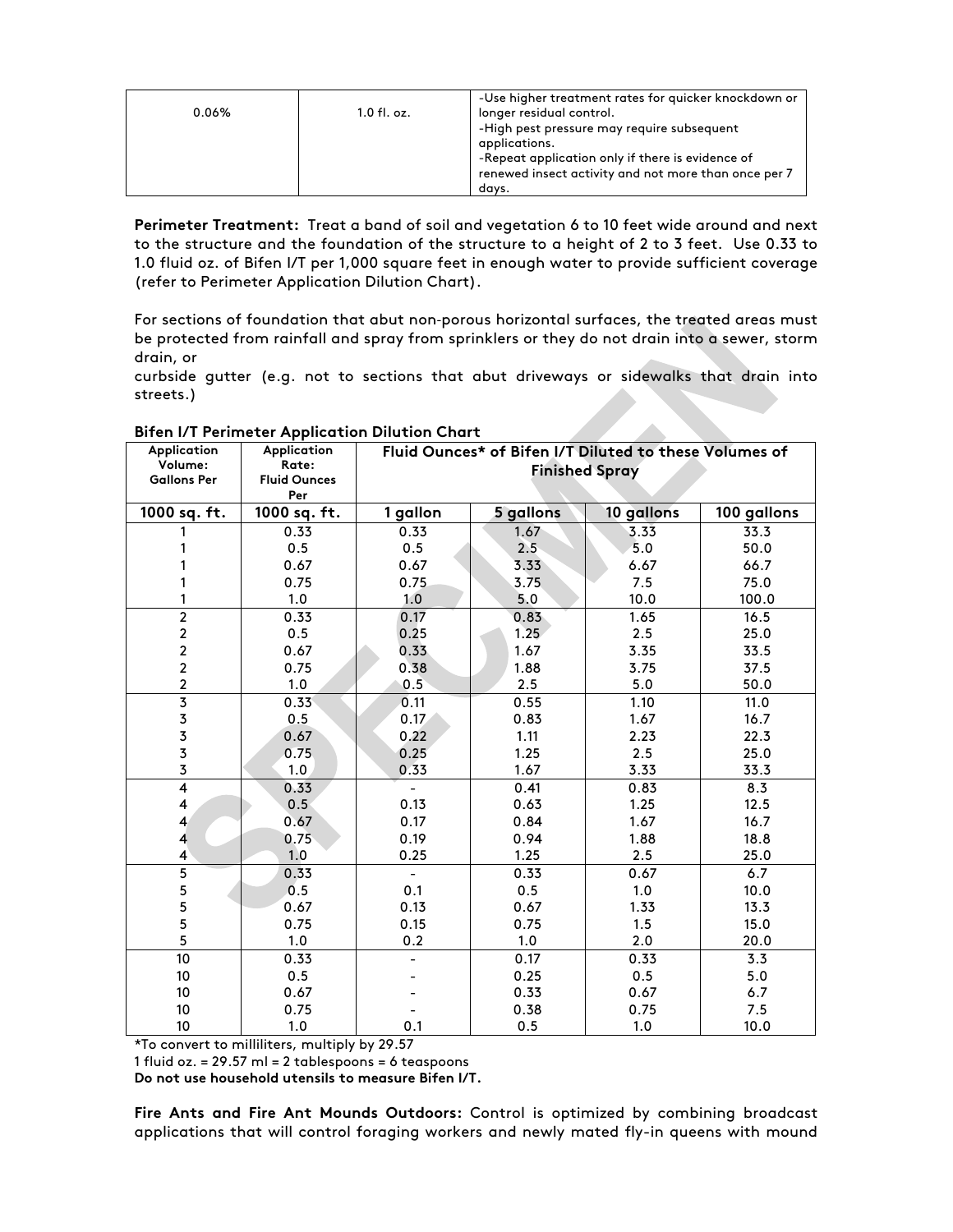drenches that will control existing colonies. If the soil is dry, then it is important to irrigate before application or use a high volume application. Apply broadcast treatments at 0.6 to 1 fluid oz. per 1,000 square feet. Use enough finished volume to penetrate thatch or sod. Treat mounds by applying 1 oz Bifen I/T per mound in 1 to 2 gallons water by sprinkling the mound until it is wet and treat 3 feet out around the mound. Use the higher volume for mounds larger than 12. Treat mounds with sufficient force to break their apex and allow the insecticide solution to flow into the ant tunnels. For best results, apply in cool weather (65 - 80°F) or in early morning or late evening hours.

# **Mosquito Control**

To control adult mosquitoes outdoors on residential, institutional, public, commercial and industrial buildings, and lawns, ornamentals, parks, recreational areas and athletic fields.

Apply Bifen I/T for mosquito control at an application rate of 0.33 to 1.0 fluid oz. Bifen I/T per gallon of water (0.07 to 0.22 lbs Bifenthrin/acre), and apply at the rate of one gallon of dilution per 1,000 square feet as a general spray (refer to the Bifen I/T Dilution Chart). Use the high rate for residual control of mosquitoes. Use this product for control of mosquitoes that may potentially transmit malaria, and arboviruses (West Nile Fever, dengue fever, Eastern equine encephalitis, and St. Louis encephalitis.)

Apply as a residual spray to outside spray to outside surfaces of buildings including but not limited to, exterior siding, foundations, porches, window frames, eaves, patios, garages, refuse dumps, lawns such as grass areas adjacent to or along private homes, duplexes, townhouses, condominiums, house trailers, apartment complexes, carports, fence lines, storage sheds, barns, and other commercial, residential and non commercial structures, soil, trunk of woody ornamentals, trees, shrubs, ground cover, bedding plants, foliage plants, flowers, non-bearing fruit and nut trees, urban areas, parks, campsites, athletic fields, playgrounds, recreational and overgrown waste areas, roadsides and other areas where mosquitoes are found. May also be applied to non-bearing crops or perennial crops that will not produce harvestable raw agricultural commodities during the season of application.

Use the high rate for heavy pest infestation, quicker knockdown, or longer residual control. Retreatment may be necessary to achieve and/or maintain control during periods of high pest pressure, or if there are signs of renewed insect activity. For the lower use rates, repeat application must be limited to no more than once per seven days. For the high use rate of 1.0 fluid oz. Bifen I/T per gallon of water, do not apply more than once per four weeks.

Apply with hand-held and back pack sprayers or mist blowers, ground sprayers, power sprayers, truck mounted hydraulic sprayers or mist blowers. Do not apply by air or with hand held or truck mounted cold aerosol ULV sprayers and thermal fogging devices. For best results apply when the mosquitoes are most active. Application during the cooler hours of the night or early mornings ir recommended.

Do not apply more than 1.0 fluid oz. of Bifen I/T per 1,000 square feet (equivalent to 0.22 lbs. Bifenthrin/acre) per application.

Do not apply when wind speed exceeds 10 MPH.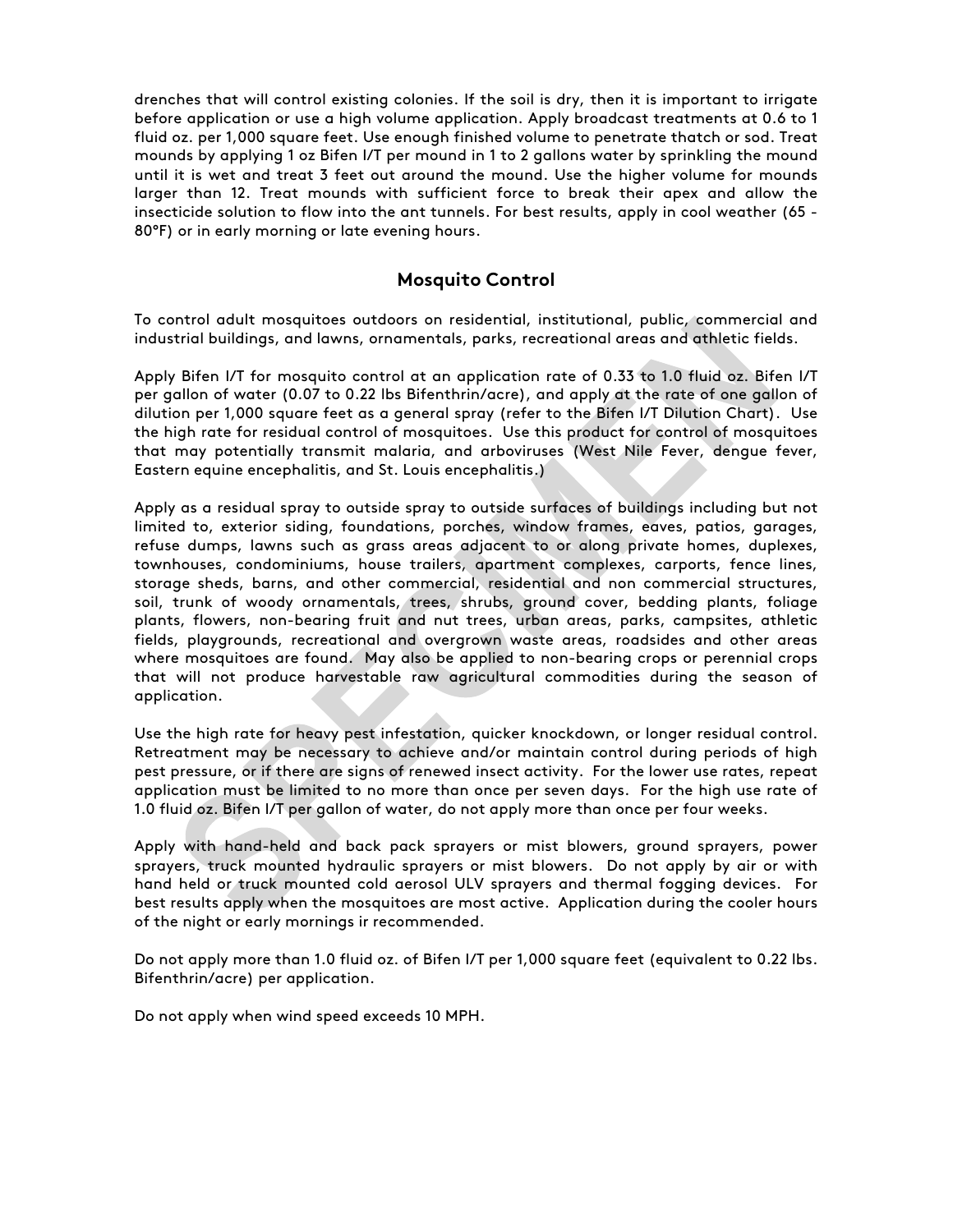# **Other Pest Control Applications**

#### **Controlling Ants Indoors and Outdoors**

**Pest Ants Indoors:** Apply to ant nests for best results. Apply a dilution of 0.5 to 1.0 fl. oz. of Bifen I/T per gallon of water at the rate of one gallon of dilution per 1000 square feet to places where ants have been seen or are believed to forage as a general surface, spot or crack and crevice treatment. Some of these areas include baseboards, cracks and crevices, in and behind cabinets, under and behind dishwashers, furnaces, refrigerators, sinks and stoves, around pipes, and in corners. Pay close attention when treating entry points into the home or around windows and doors. When combining liquid Bifen I/T treatments with bait treatments, use Bifen I/T as instructed above and apply baits in those areas where Bifen I/T has not been applied.

**Pest Ants Outdoors:** Apply to ant nests for best results. Treat ant trails, around windows and doors, and other places where ants have been seen or are likely to forage. As stated in the "Pest Control on Outside Surfaces and Around Buildings" section, treat using a low or high volume perimeter treatment depending on density of vegetation and landscaping materials. When treating concrete surfaces, more frequent treatments, higher dilutions and/or application volumes may be needed for ant control. The following procedures must be followed to help achieve maximum control of the pest:Dilute 0.5 to 1.0 fl. oz. of Bifen I/T per gallon of water and applying at a rate of up to 10 gallons of dilution per 1,000 square feet for maximum residual control.

- 1. Vegetation and porous surfaces should be treated with high volume applications using dilutions that are calculated to deliver 0.5 to 1.0 fluid oz. of Bifen I/T per 1,000 square feet (refer to the Ornamental and Perimeter Application Dilution Charts).
- 2. Treat non-porous surfaces with low volume applications using 0.5 to 1.0 fluid oz. of Bifen I/T per gallon of water and applying this dilution at the rate of one gallon per 1,000 square feet.

**Carpenter Ants Indoors:** Treat areas where carpenter ants are seen or are predicted to forage, such as, baseboards, in and behind cabinets, under and behind dishwashers, furnaces, refrigerators, sinks, and stoves, around pipes, cracks and crevices, and in corners by diluting 0.5 to 1.0 fluid oz. of Bifen I/T per gallon of water and applying at the rate of one gallon of dilution per 1,000 square feet as a general surface, crack and crevice, spot and/or foam application. Spray or foam into cracks and crevices or drill holes and spray, mist or foam into voids and galleries where carpenter ants or their nests are present. When combining liquid Bifen I/T treatments with bait treatments, use Bifen I/T as instructed above and apply baits in those areas where Bifen I/T has not been applied.

**Carpenter Ants Outdoors:** Treat carpenter ant nests for best results. Treat areas where carpenter ants are seen or are believed to forage, such as ant trails, and around doors and windows. As stated in the "Pest Control on Outside Surfaces and Around Buildings" section, treat using a low or high volume perimeter treatment. When treating concrete surfaces, more frequent treatments, higher dilutions and/or application volumes may be needed for carpenter ant control. The following procedures must be followed to help achieve maximum control of the pest:

- 1. Dilute 0.5 to 1.0 fl. oz. of Bifen I/T per gallon of water and apply at a rate of up to 10 gallons of dilution per 1,000 square feet to obtain residual control.
- 2. Vegetation and porous surfaces should be treated with high volume applications using dilutions that are calculated to deliver 0.5 to 1.0 fluid oz. of Bifen I/T per 1,000 square feet (refer to the Ornamental and Perimeter Application Dilution Charts).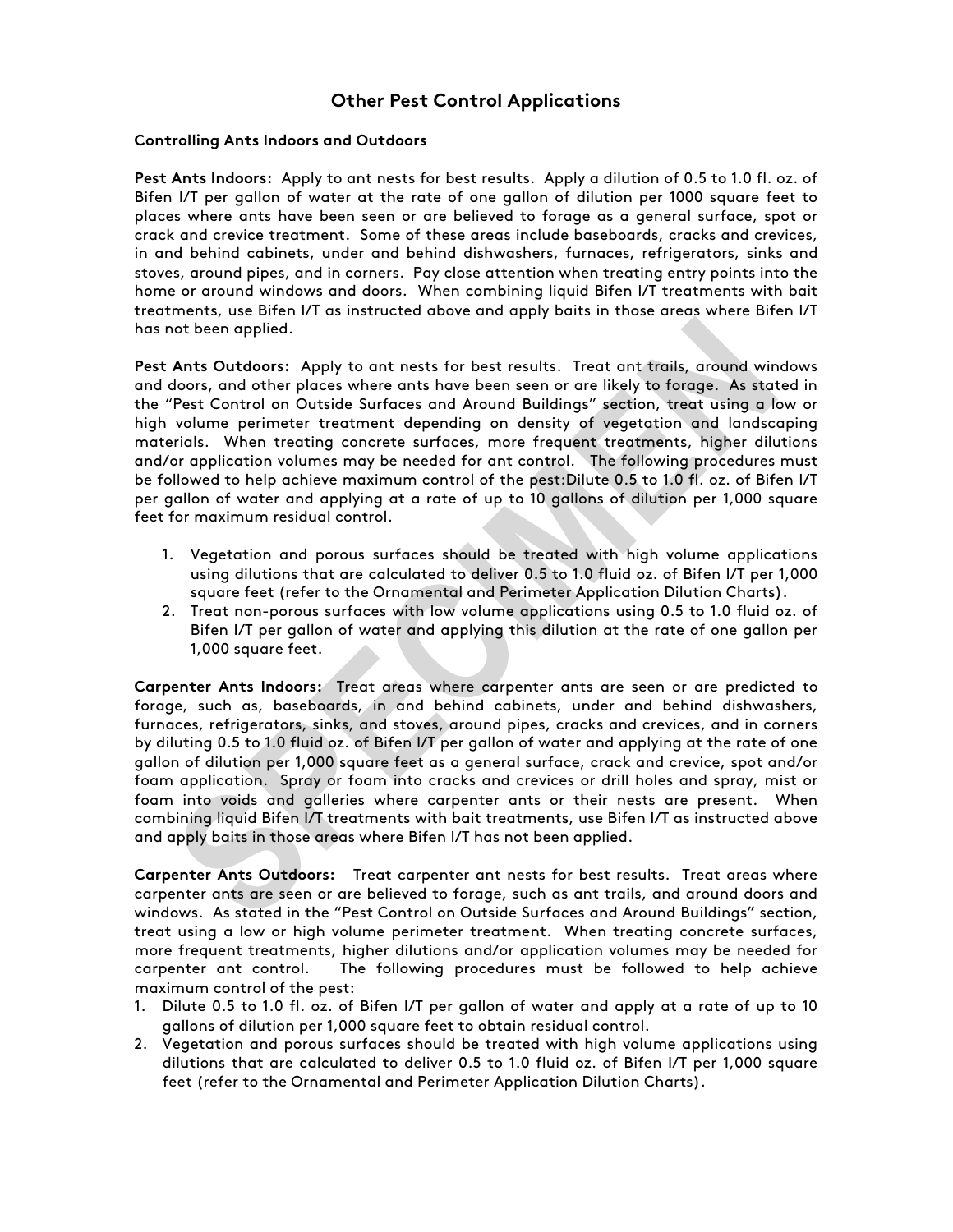- 3. Treat non-porous surfaces with low volume applications using 0.5 to 1.0 fluid oz. of Bifen I/T per gallon of water and applying this dilution at the rate of one gallon per 1,000 square feet.
- 4. Use 0.5 to 1.0 fl. oz. of Bifen I/T per gallon of water on tree trunks with carpenter ant trails or evidence of foraging. Apply to the bark, completely wetting it from the bottom of the tree to the highest possible point on the trunk.

To control carpenter ants inside deck materials, fencing, trees, utility poles or other structural elements, drill to find the inside infested cavity and inject or foam a 0.06% dilution (1.0 fl. oz. of Bifen I/T per gallon of water) into the cavity with adequate volume and a proper treatment tool with a splash-back guard. Where there are ants tunneling below the surfaces, dilute 0.5 to 1.0 fl. oz. of Bifen I/T per gallon of water and applying as a drench or foam at intervals of 8 to 12 inches. A uniform barrier should be established where there are ants tunneling below surfaces such as, at the edges of walls, driveways or other hard surfaces.

Use a sprinkling can or a hose-end sprayer to distribute a coarse drenching spray, apply a 0.06% dilution to stored lumber and wood piles. This wood may be used for lumber or may be burned after 30 days. Do not use this method of application in structures.

Diluting 1.0 fluid oz. of Bifen I/T per gallon of water and applying to the soil below where the firewood will be stacked at the rate of one gallon of dilution per 8 square feet will protect the wood from carpenter ants.

DO NOT treat firewood with this product.

#### **Controlling Termites (Above Ground Only)**

The treatment methods that are expressed below are intended to kill termite workers or winged reproductives present at the time of application. These methods should supplement, not substitute for, mechanical alteration, soil treatment or foundation treatment.

Controlling winged reproductive termites and exposed workers in localized areas may be accomplished by diluting 1.0 fl. oz. of Bifen I/T per gallon of water and applying the dilution at the rate of one gallon per 1000 square feet to crawl spaces, unfinished basements, attics, and other crawl spaces as a course fan spray. Both swarming termites and the areas where they gather should be treated.

Controlling above-ground termites in localized areas of infested wood may be accomplished by diluting 1.0 fl. oz. of Bifen I/T per gallon of water and applying as a foam or a liquid to voids and galleries in wood that is damaged in addition to spaces between wooden structural members and between the foundation and sill plate where the wood is at risk of to attack. Drilling and then injecting the foam or dilution into damaged wood or wall voids with an appropriate directional injector will help reach those areas that are not easy to access. After treatment is completed, securely plug the holes that are in regularly occupied areas in the construction elements.

Controlling termite carton nests in building voids can be accomplished by diluting 1.0 fl. oz. of Bifen I/T per gallon of water and applying as a foam or a liquid using a pointed projection tool. To obtain control, various depths of injection and numerous injection points may be needed. After treatment is complete and when feasible, remove the carton nest material from the building void.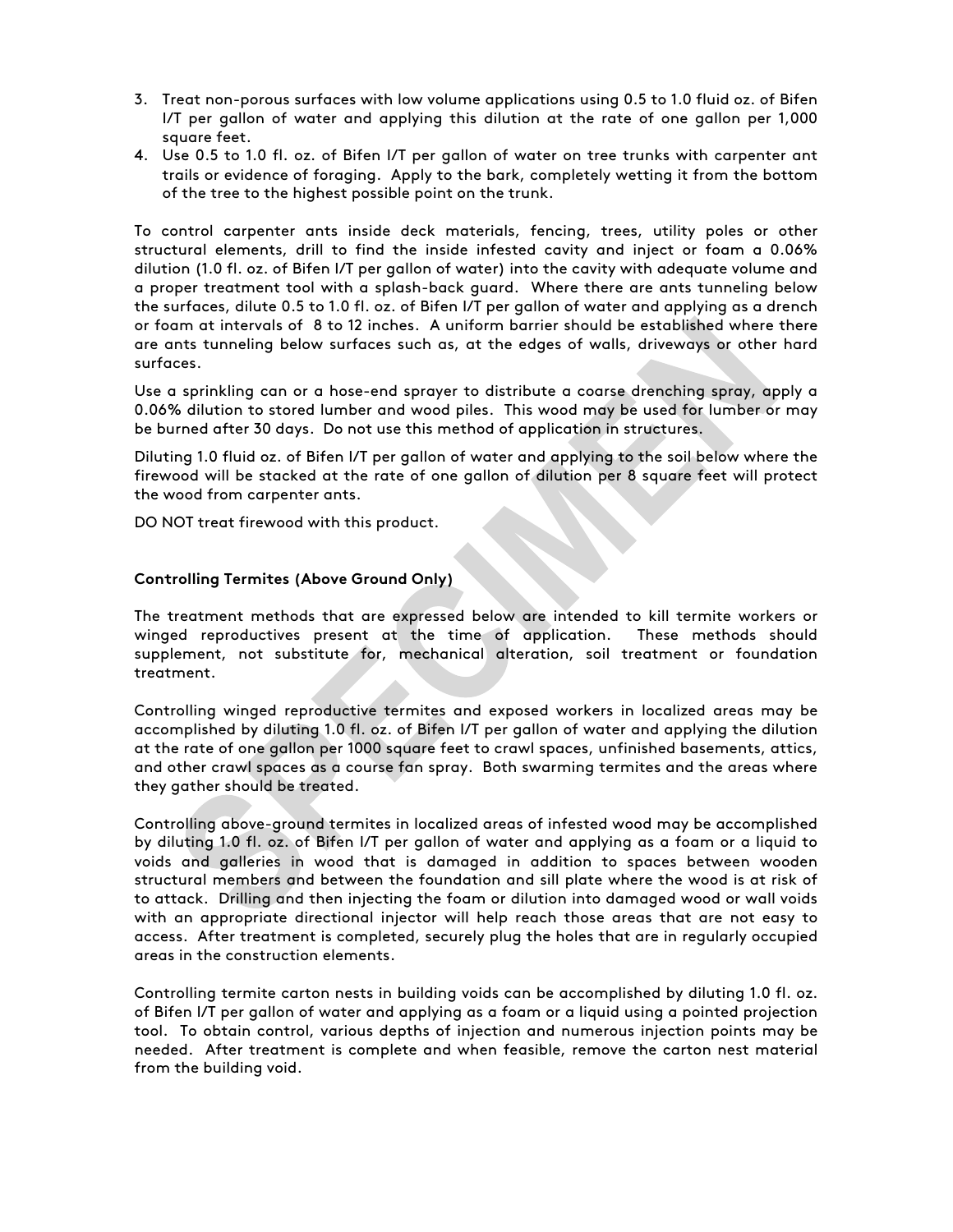#### **Pests Under Slabs**

To control infestations of Arthropods (e.g., ants, cockroaches, and scorpions) that live beneath the slab area, drill or horizontally rod and inject 1 gallon of a 0.06% to 0.12% dilution per 10 square feet or 2 gallons of dilution per 10 linear feet

#### **Posts, Poles, and Other Constructions**

Around wooden constructions (signs, fences, and landscape ornamentation) an insecticidal barrier can be established by treating with a 0.06% dilution. Sub-surface injection and gravity-flow through holes in the bottom of the trench, are two treatment methods that can be used on poles and posts that have already been installed. Establishing a complete chemical zone around the pole can be accomplished by treating on all sides. For poles and posts that are fewer than 6 inches in diameter use 1 gallon of dilution per foot of depth and 1.5 gallons for larger poles, applying under the wood to a depth of 6 inches. 4 gallons per 10 linear feet per foot of depth should be used for larger constructions.

| Insects                    | <b>Application Rate</b>    | <b>Remarks</b>                 |
|----------------------------|----------------------------|--------------------------------|
| <b>Termites</b>            | Apply a 0.06% dilution to  | -Can be applied as a paint     |
| Ants                       | voids and galleries in     | or fan spray.                  |
| <b>Carpenter Ants</b>      | damaged wood and in        | -Place plastic sheeting        |
| Wood-infesting beetles     | spaces between wooden      | under overhead areas that      |
| (including but not         | members of a structure and | are spot treated except for    |
| limited to Old House Borer | between wood and           | soil surfaces in crawl spaces. |
| & Powder Post)             | foundations where wood is  | -Areas to which access is      |
|                            | at risk.                   | difficult can be treated by    |
|                            |                            | drilling, and then injecting   |
|                            |                            | dilution with a crack and      |
|                            |                            | crevice injector into the      |
|                            |                            | damaged wood or void           |
|                            |                            | spaces. (Not intended as a     |
|                            |                            | replacement for soil           |
|                            |                            | treatment, mechanical          |
|                            |                            | alteration or fumigation to    |
|                            |                            | control widespread             |
|                            |                            | infestation of wood-           |
|                            |                            | infesting insects.             |

**Control of Wood-Infesting Insects in Wood** (Localized Areas in Structures)

#### **Control of Wood-Infesting Insects and Nuisance Pests (**Outside of Structures)

In order to control wood-infesting insects active inside trees, utility poles and/or fences, a 0.06% dilution should be injected into the infested cavity, which can be found by drilling into the wood. If treating nuisance pests on the exterior of the structure, use a fan spray at a maximum pressure of 25 p.s.i. and apply up to the point of runoff. To control Bees, Wasps, Hornets, and Yellow-Jackets, direct the spray at nest openings in the ground, bushes, and in cracks and crevices, where the insects may nest. Saturate the openings and contact as many insects as possible.

**Underground Services** (e.g. cables, conduits, pipes, utility lines, wires, etc.) may be in rightof-ways, inside of structures or to guard long range (miles) of installations of services.

Treat the soil using a 0.06 to 0.12% Bifen I/T dilution to prevent and control termite and ant infestations.

Treat the bottom of the trench with 2 gallons of dilution per 10 linear feet and let it soak into the soil. Place the services on the treated soil and cover with about 2 inches of fill soil.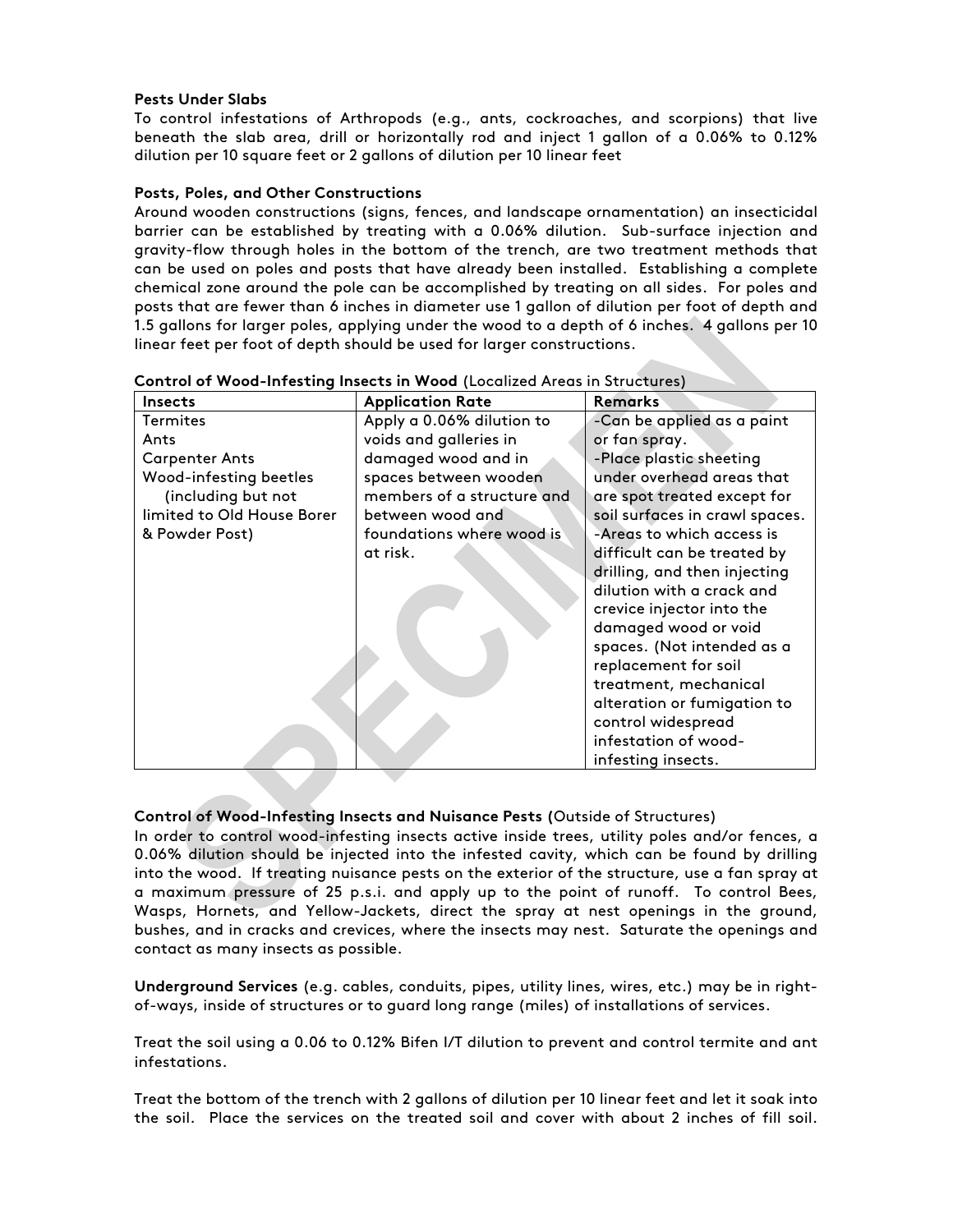Apply another 2 gallons per 10 linear feet over the fill soil to complete the chemical barrier. Only threat the soil in the area near the services in wide trenches, but ensure a continuous barrier of treated soil surrounding the services.

In the event that the soil will not accept the volume stated above, 1 gallon of 0.12% Bifen I/T may be applied per 10 linear feet of trench over the soil that covers the services and to the base of the trench.

Fill the remainder of the trench with the treated fill soil. Where each service sticks out of the ground, the soil may be treated by trenching/rodding no more than 1 to 2 gallons of dilution into the soil.

**RESTRICTIONS:** Do not treat electrically active underground services.

#### **STORAGE AND DISPOSAL**

Do not contaminate water, food or feed by storage or disposal.

**STORAGE AND SPILL PROCEDURES:** Store upright at room temperature. Avoid exposure to extreme temperatures. In case of spillage or leakages, soak up with an absorbent material such as sand, sawdust, earth, Fuller's earth, etc. Dispose of with chemical waste.

**PESTICIDE DISPOSAl:** Pesticide, spray mixture or rinse water that cannot be used according to label instructions must be disposed of at or by an approved waste disposal facility.

#### **CONTAINER HANDLING:**

**For Containers equal to or less than 5 Gallons:** Nonrefillable container. Do Not reuse or refill this container. Clean container promptly after emptying. Triple rinse as follows: Empty the remaining contents into application equipment or a mix tank and drain for 10 seconds after the flow begins to drip. Fill the container ¼ full with water and recap. Shake for 10 seconds. Pour rinsate into application equipment or a mix tank or store rinsate for later use or disposal. Drain for 10 seconds after the flow begins to drip. Repeat this procedure two more times. Offer for recycling if available. If recycling is not available, puncture or dispose of in a sanitary landfill.

**For Containers greater than 5 Gallons:** Nonrefillable container. Do not reuse or refill this container. Clean container promptly after emptying. Triple rinse as follows: Empty the remaining contents into application equipment or a mix tank. Fill the container 1/4 full with water. Replace and tighten closures. Tip container on its side and roll it back and forth, ensuring at least one complete revolution, for 30 seconds. Stand the container on its end and tip it back and forth several times. Turn the container over onto its other end and tip it back and forth several times. Empty the rinsate into application equipment or a mix tank or store rinsate for later use or disposal. Repeat this procedure two more times. Offer for recycling if available. If recycling is not available, puncture or dispose of in a sanitary landfill.

**For Bulk containers: (Refillable Container)** Refill this container with pesticides only. Do not reuse this container for any other purpose. Cleaning the container before final disposal is the responsibility of the person disposing of the container. Cleaning before refilling is the responsibility of the re-filler. To clean the container before final disposal, empty the remaining contents from this container into application equipment or mix tank. Fill the container about 10 percent full with water. Agitate vigorously or re-circulate water with the pump for 2 minutes. Pour or pump rinsate into application equipment or rinsate collection system. Repeat this procedure two more times.

# **LIMITATION OF WARRANTY AND LIABILITY**

Read the entire direction for use, conditions of warranties and limitations of liability before using this product. If terms are not acceptable, return the unopened product container at